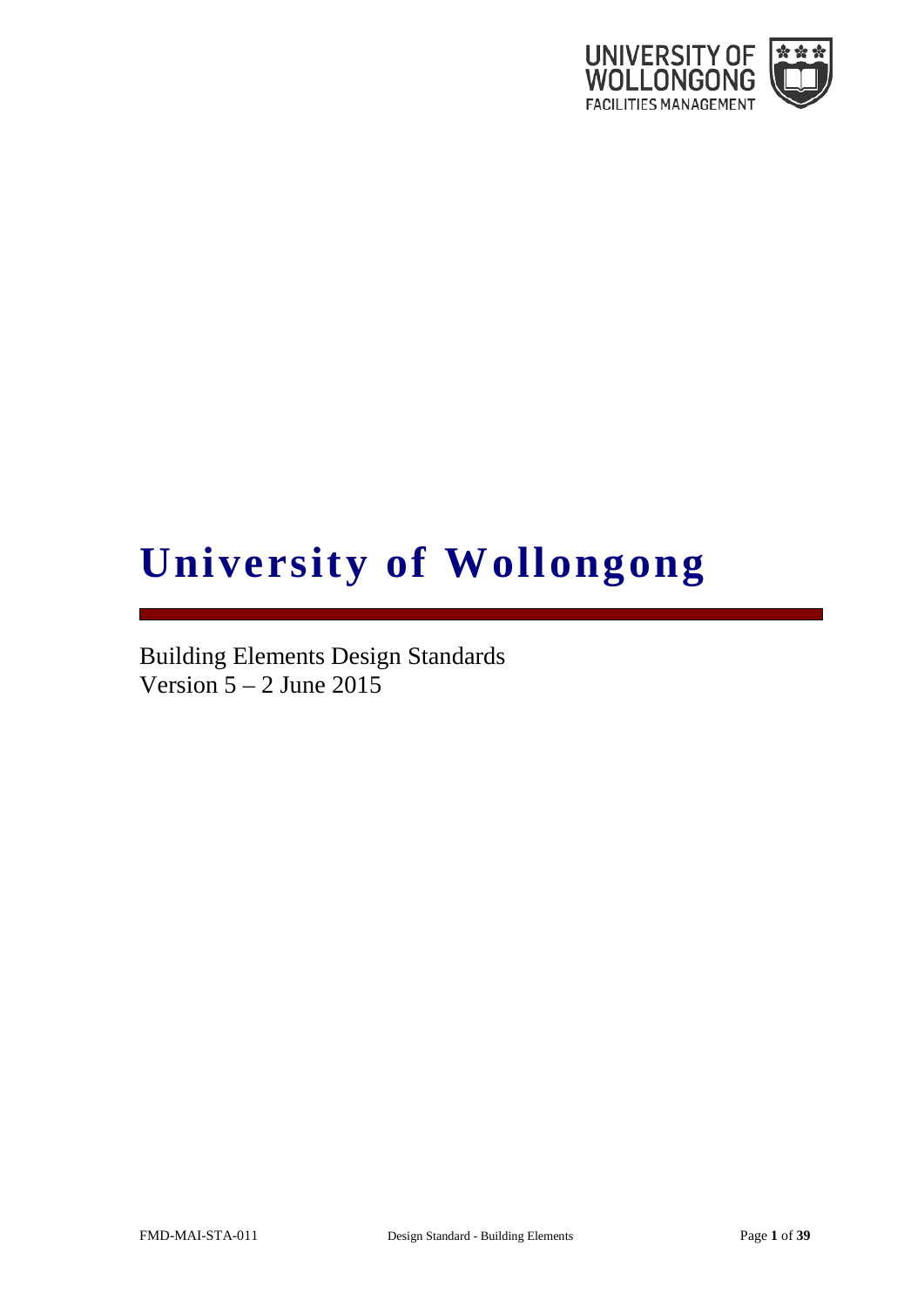# **VERSION CONTROL SYSTEM**

| <b>Section Modified</b>   | <b>Description of Modification</b>                                                                                                          | <b>Version</b> | Organisation                      | Representative                    | <b>Date</b> |
|---------------------------|---------------------------------------------------------------------------------------------------------------------------------------------|----------------|-----------------------------------|-----------------------------------|-------------|
| 7.7                       | Life Cycle Costings moved to Section 7.8                                                                                                    | 1.01           | Asset Technologies Pacific        | Tom Poyner                        | 20/11/06    |
| 7.7                       | Warranty periods added                                                                                                                      | 1.01           | <b>Asset Technologies Pacific</b> | Tom Poyner                        | 20/11/06    |
| Throughout                | UOW Logo added to headers                                                                                                                   | 1.01           | <b>Asset Technologies Pacific</b> | Tom Poyner                        | 20/11/06    |
| 7.2                       | Add risk assessment activity to conceptual design process.                                                                                  | 1.01           | <b>Asset Technologies Pacific</b> | Tom Poyner                        | 1/12/06     |
| 7.4                       | Insert OH&S reference link                                                                                                                  | 1.01           | <b>Asset Technologies Pacific</b> | Tom Poyner                        | 1/12/06     |
| 7.3.11                    | Clarification added to spare capacity for service paths                                                                                     | 1.01           | <b>Asset Technologies Pacific</b> | Tom Poyner                        | 1/12/06     |
| 7.3.12                    | New section entitled "Internal Signage"                                                                                                     | 1.02           | University of Wollongong          | Chris Hewitt                      | 13/2/07     |
| 7.3.5.1                   | New section entitled "Insulation" - Ceilings and Ceiling<br>Finishes.                                                                       | 1.03           | University of Wollongong          | Chris Hewitt                      | 23/4/07     |
| 7.6.7                     | Amended table to reflect type changes, etc.                                                                                                 | 1.04           | University of Wollongong          | David Low                         | 8/11/07     |
| 7.3.9.7                   | Deleted 'coat hook'                                                                                                                         | 1.04           | University of Wollongong          | David Low                         | 8/11/07     |
| Throughout                | Footers changed to reflect standard title/version                                                                                           | 1.04           | University of Wollongong          | Yvonne Butcher                    | 8/11/07     |
| 7.6.7                     | Inserted information on toilet roll holders for disabled<br>cubicle and changed note for table (Page 33)                                    | 1.05           | University of Wollongong          | David Low                         | 30/11/07    |
| 7.6.7                     | Updated type and model information for paper towel<br>dispenser                                                                             | 1.06           | University of Wollongong          | David Low                         | 25/02/08    |
| 7.3.12                    | <b>Updated Signage</b>                                                                                                                      | 1.07           | University of Wollongong          | Tom Hunt                          | 4/6/08      |
| 7.3.13                    | Room Numbering section added                                                                                                                | 1.07           | University of Wollongong          | Tom Hunt                          | 4/6/08      |
| 7.6.6                     | Doors, Hardware and Locks                                                                                                                   | 1.08           | University of Wollongong          | David Anderson                    | 26/6/08     |
| 7.6.6                     | Doors, Hardware and Locks                                                                                                                   | 1.09           | University of Wollongong          | David Anderson                    | 1/7/08      |
| 7.3.9.6                   | <b>Fixed Seating</b>                                                                                                                        | 1.10           | University of Wollongong          | Mark Scott                        | 25/3/10     |
| 7.3.8.2<br>$7.3.8.2 - 11$ | Added new section 'Entrance Auto Doors'<br>Refer to EMAC Design Standards for controllers and other<br>equipment                            | 1.11           | University of Wollongong          | Chris Hewitt                      | 25/8/11     |
| Throughout                | Document updated to reflect name change from Buildings $\&$<br>Grounds (B&G) to Facilities Management Division (FMD)<br>and rebranding logo | $\overline{2}$ | University of Wollongong          | <b>Yvonne Butcher</b>             | 5/3/2012    |
| 7.6.7                     | Furniture & Fittings table updated                                                                                                          | 3              | University of Wollongong          | David Low                         | 22/3/2013   |
| 7.3.8.2                   | <b>Entrance Auto Doors</b>                                                                                                                  | 4              | University of Wollongong          | Chris Coughlin,<br>Merelyn Kenyon | 3/12/14     |
| 7.3.8.2                   | Updated sections 4 and 6                                                                                                                    | 5              | University of Wollongong          | Merelyn Kenyon                    | 2/6/15      |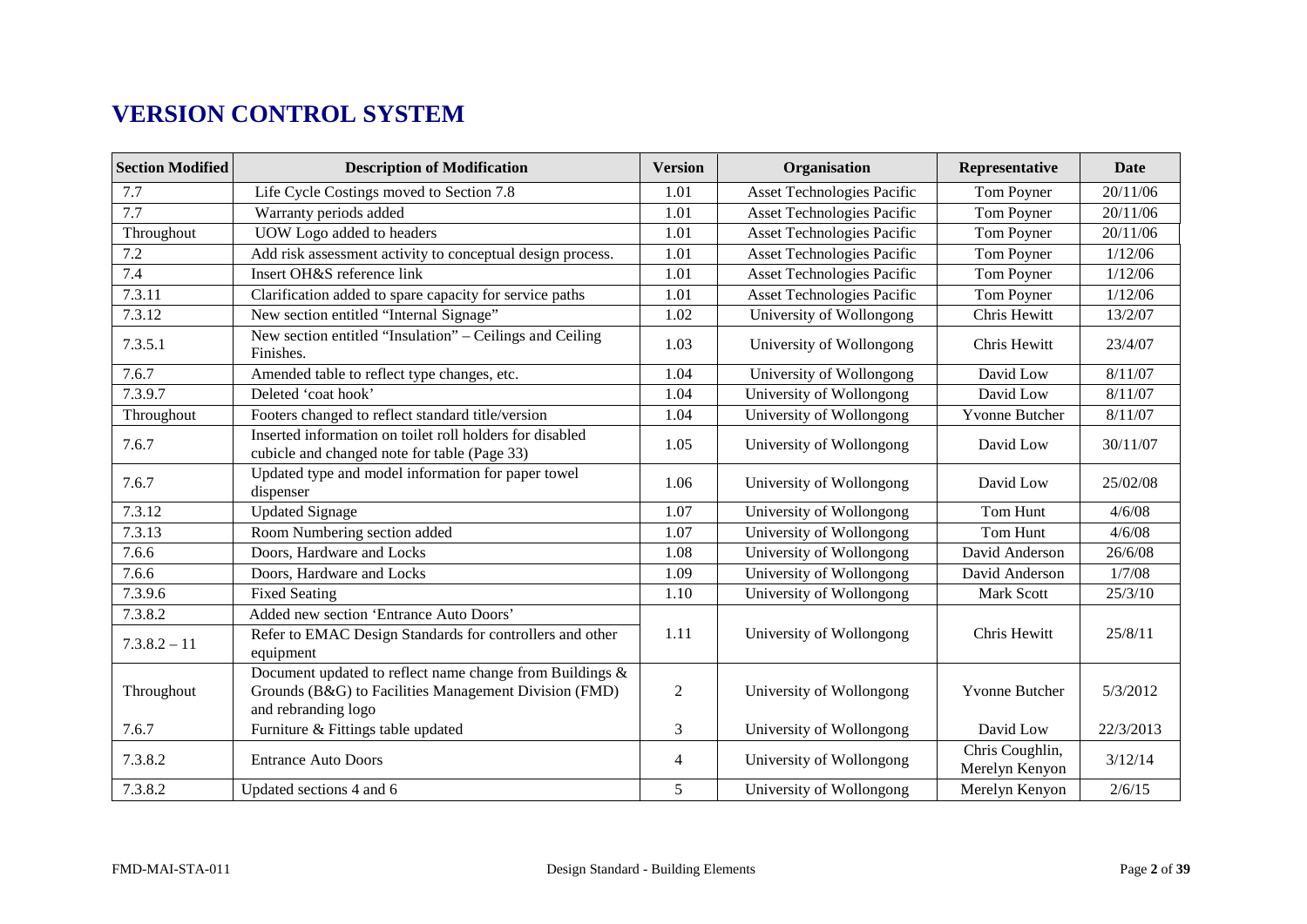# **TABLE OF CONTENTS**

| 7.1<br>7.2<br>7.3<br>7.3.1<br>7.3.2<br>7.3.2.1<br>7.3.2.2<br>7.3.3<br>7.3.4<br>7.3.5<br>7.3.5.1<br>7.3.5.2<br>7.3.5.3<br>7.3.5.4<br>7.3.5.5<br>7.3.5.6<br>7.3.6.1<br>7.3.6.2<br>7.3.6.3<br>7.3.6.4<br>7.3.6.5<br>7.3.6.6<br>7.3.6.7<br>7.3.6.8<br>7.3.6.9<br>7.3.6.10<br>7.3.6.11<br>7.3.6.12<br>7.3.7.1<br>7.3.7.2<br>7.3.7.3<br>7.3.7.4<br>7.3.7.5<br>7.3.7.6<br>7.3.7.7<br>7.3.8.1<br>7.3.8.2<br>7.3.8.3<br>7.3.8.3<br>7.3.8.4<br>7.3.8.5<br>7.3.8.6<br>7.3.8.7<br>7.3.8.8 | 7. |  |
|-------------------------------------------------------------------------------------------------------------------------------------------------------------------------------------------------------------------------------------------------------------------------------------------------------------------------------------------------------------------------------------------------------------------------------------------------------------------------------|----|--|
|                                                                                                                                                                                                                                                                                                                                                                                                                                                                               |    |  |
|                                                                                                                                                                                                                                                                                                                                                                                                                                                                               |    |  |
|                                                                                                                                                                                                                                                                                                                                                                                                                                                                               |    |  |
|                                                                                                                                                                                                                                                                                                                                                                                                                                                                               |    |  |
|                                                                                                                                                                                                                                                                                                                                                                                                                                                                               |    |  |
|                                                                                                                                                                                                                                                                                                                                                                                                                                                                               |    |  |
|                                                                                                                                                                                                                                                                                                                                                                                                                                                                               |    |  |
|                                                                                                                                                                                                                                                                                                                                                                                                                                                                               |    |  |
|                                                                                                                                                                                                                                                                                                                                                                                                                                                                               |    |  |
|                                                                                                                                                                                                                                                                                                                                                                                                                                                                               |    |  |
|                                                                                                                                                                                                                                                                                                                                                                                                                                                                               |    |  |
|                                                                                                                                                                                                                                                                                                                                                                                                                                                                               |    |  |
|                                                                                                                                                                                                                                                                                                                                                                                                                                                                               |    |  |
|                                                                                                                                                                                                                                                                                                                                                                                                                                                                               |    |  |
|                                                                                                                                                                                                                                                                                                                                                                                                                                                                               |    |  |
|                                                                                                                                                                                                                                                                                                                                                                                                                                                                               |    |  |
|                                                                                                                                                                                                                                                                                                                                                                                                                                                                               |    |  |
|                                                                                                                                                                                                                                                                                                                                                                                                                                                                               |    |  |
|                                                                                                                                                                                                                                                                                                                                                                                                                                                                               |    |  |
|                                                                                                                                                                                                                                                                                                                                                                                                                                                                               |    |  |
|                                                                                                                                                                                                                                                                                                                                                                                                                                                                               |    |  |
|                                                                                                                                                                                                                                                                                                                                                                                                                                                                               |    |  |
|                                                                                                                                                                                                                                                                                                                                                                                                                                                                               |    |  |
|                                                                                                                                                                                                                                                                                                                                                                                                                                                                               |    |  |
|                                                                                                                                                                                                                                                                                                                                                                                                                                                                               |    |  |
|                                                                                                                                                                                                                                                                                                                                                                                                                                                                               |    |  |
|                                                                                                                                                                                                                                                                                                                                                                                                                                                                               |    |  |
|                                                                                                                                                                                                                                                                                                                                                                                                                                                                               |    |  |
|                                                                                                                                                                                                                                                                                                                                                                                                                                                                               |    |  |
|                                                                                                                                                                                                                                                                                                                                                                                                                                                                               |    |  |
|                                                                                                                                                                                                                                                                                                                                                                                                                                                                               |    |  |
|                                                                                                                                                                                                                                                                                                                                                                                                                                                                               |    |  |
|                                                                                                                                                                                                                                                                                                                                                                                                                                                                               |    |  |
|                                                                                                                                                                                                                                                                                                                                                                                                                                                                               |    |  |
|                                                                                                                                                                                                                                                                                                                                                                                                                                                                               |    |  |
|                                                                                                                                                                                                                                                                                                                                                                                                                                                                               |    |  |
|                                                                                                                                                                                                                                                                                                                                                                                                                                                                               |    |  |
|                                                                                                                                                                                                                                                                                                                                                                                                                                                                               |    |  |
|                                                                                                                                                                                                                                                                                                                                                                                                                                                                               |    |  |
|                                                                                                                                                                                                                                                                                                                                                                                                                                                                               |    |  |
|                                                                                                                                                                                                                                                                                                                                                                                                                                                                               |    |  |
|                                                                                                                                                                                                                                                                                                                                                                                                                                                                               |    |  |
|                                                                                                                                                                                                                                                                                                                                                                                                                                                                               |    |  |
|                                                                                                                                                                                                                                                                                                                                                                                                                                                                               |    |  |
|                                                                                                                                                                                                                                                                                                                                                                                                                                                                               |    |  |
|                                                                                                                                                                                                                                                                                                                                                                                                                                                                               |    |  |
|                                                                                                                                                                                                                                                                                                                                                                                                                                                                               |    |  |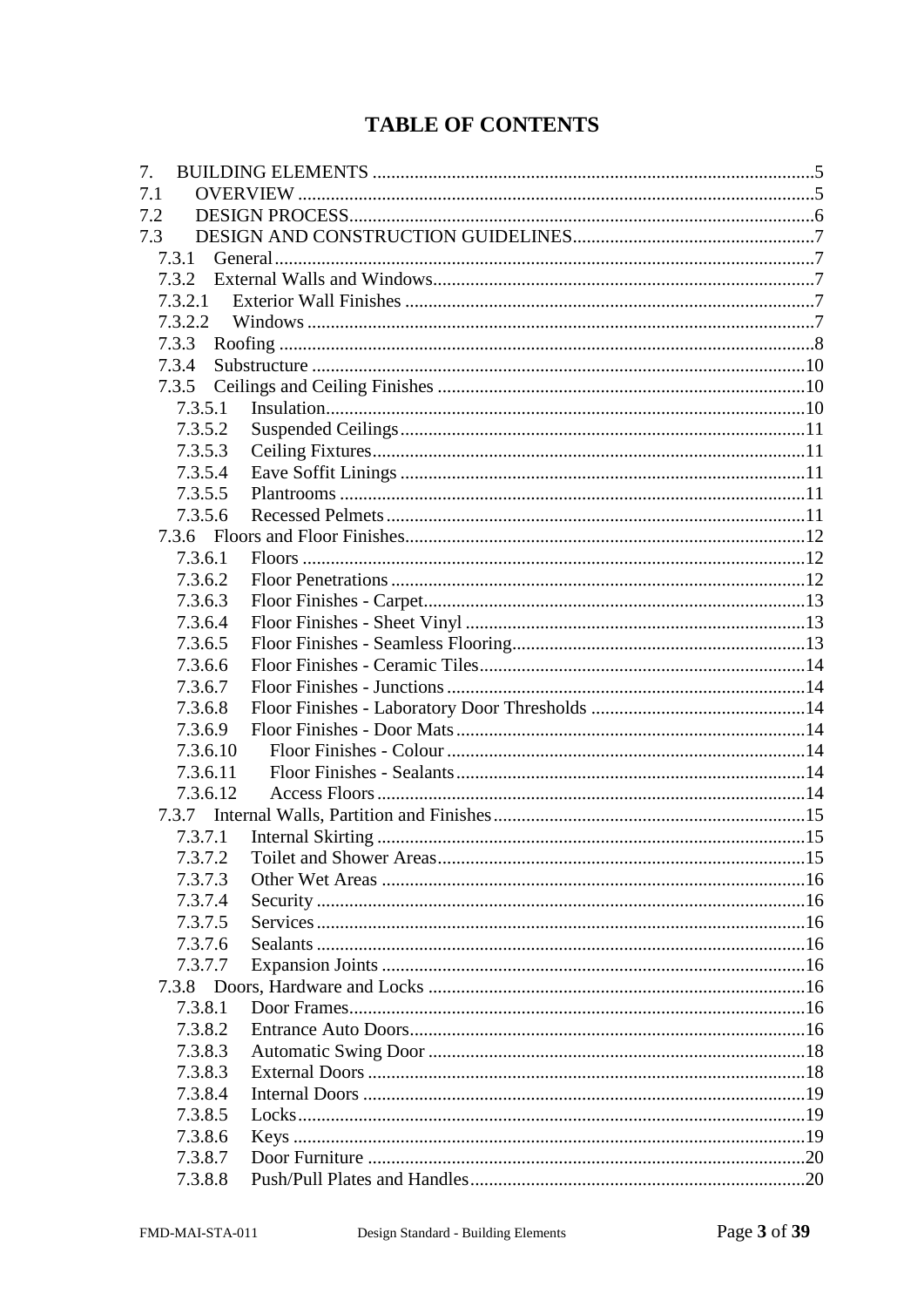| 7.3.8.9  |  |
|----------|--|
| 7.3.8.10 |  |
| 7.3.8.11 |  |
| 7.3.8.12 |  |
|          |  |
| 7.3.8.14 |  |
|          |  |
| 7.3.9.1  |  |
| 7.3.9.2  |  |
| 7.3.9.3  |  |
| 7.3.9.4  |  |
| 7.3.9.5  |  |
| 7.3.9.6  |  |
| 7.3.9.7  |  |
| 7.3.9.9  |  |
| 7.3.8.10 |  |
| 7.3.9.11 |  |
| 7.3.9.12 |  |
| 7.3.9.13 |  |
| 7.3.9.14 |  |
| 7.3.9.15 |  |
| 7.3.9.16 |  |
| 7.3.9.17 |  |
| 7.3.9.18 |  |
| 7.3.10   |  |
| 7.3.11   |  |
| 7.3.12   |  |
|          |  |
| 7.4      |  |
| 7.5      |  |
| 7.6      |  |
|          |  |
| 7.6.2    |  |
| 7.6.3    |  |
| 7.6.4    |  |
| 7.6.5    |  |
| 7.6.6    |  |
| 7.6.7    |  |
| 7.7      |  |
| 7.8      |  |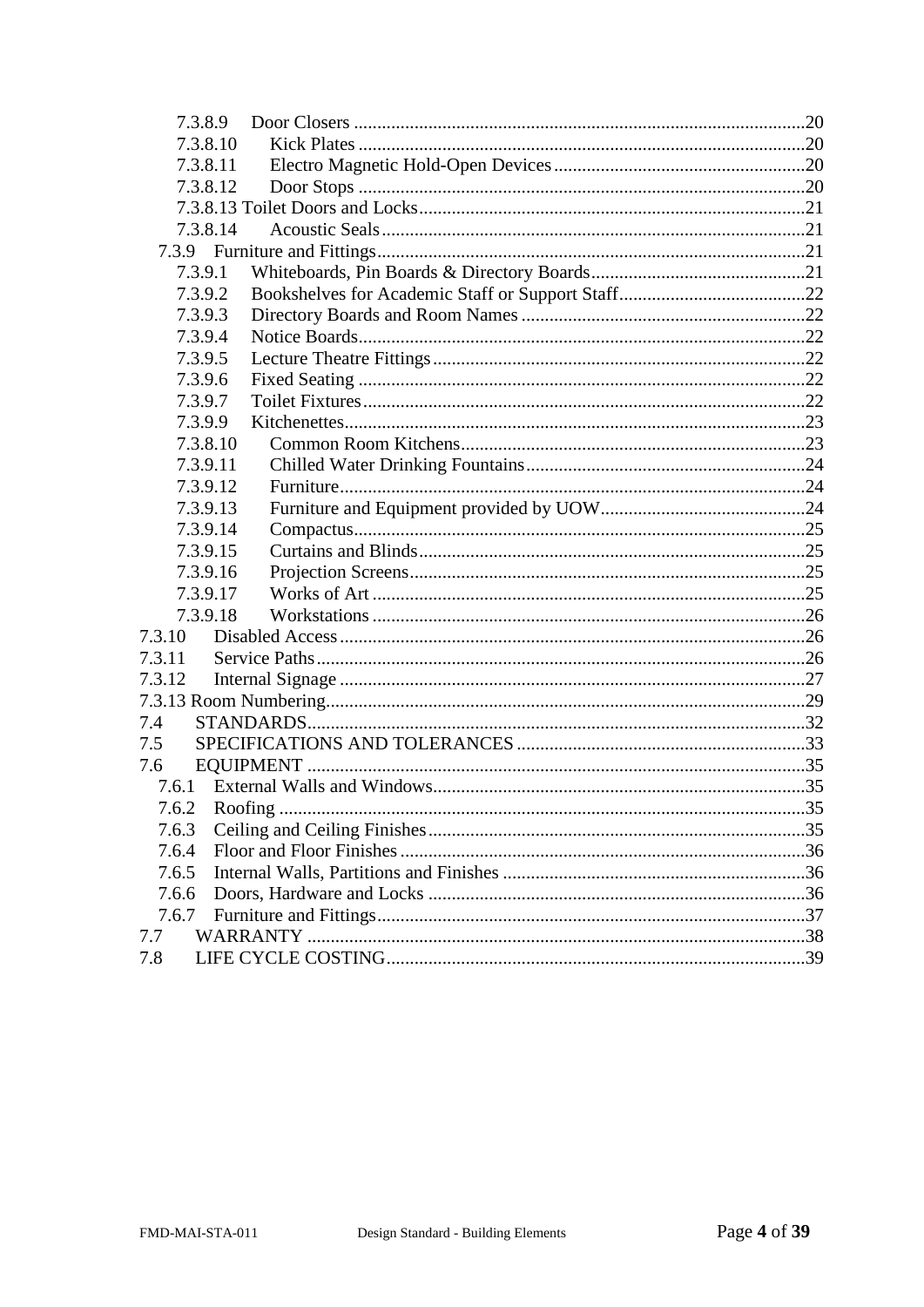# <span id="page-4-0"></span>**7. BUILDING ELEMENTS**

The building elements are the building's shell, structure and finishes and comprise the following:

- Architectural elements
- Sub-structure
- External walls and windows
- Roofing
- Ceiling and ceiling finishes
- Floors and floor finishes
- Internal walls, partitions and finishes
- Doors, hardware and locks
- Furniture and fittings.

### <span id="page-4-1"></span>**7.1 OVERVIEW**

This design standard outlines the design and construction requirements for building elements at UOW.

New buildings and major refurbishments will require the designer to provide significant architectural, structural, and civil engineering input. However, where smaller projects are undertaken that do not require the involvement of a professional architect or engineer, the designer must consider the basic architectural and technical requirements.

The design objective shall be to construct an aesthetically acceptable and functional building or building element, which is environmentally sustainable, and energy efficient.

The designer shall use these standards as the basis for the conceptual and detailed design. However, it is incumbent upon the design engineer to ensure that the type and construction of the building elements are suitable for the facility, are cost efficient and are capable of meeting the UOW's architectural, structural and civil engineering requirements.

<span id="page-4-2"></span>Where the design considers that an alternative design approach is more appropriate than that specified in the design standard, the design engineer will advise the principal of the functional, performance or cost benefit that will be achieved through the implementation of the alternate design approach.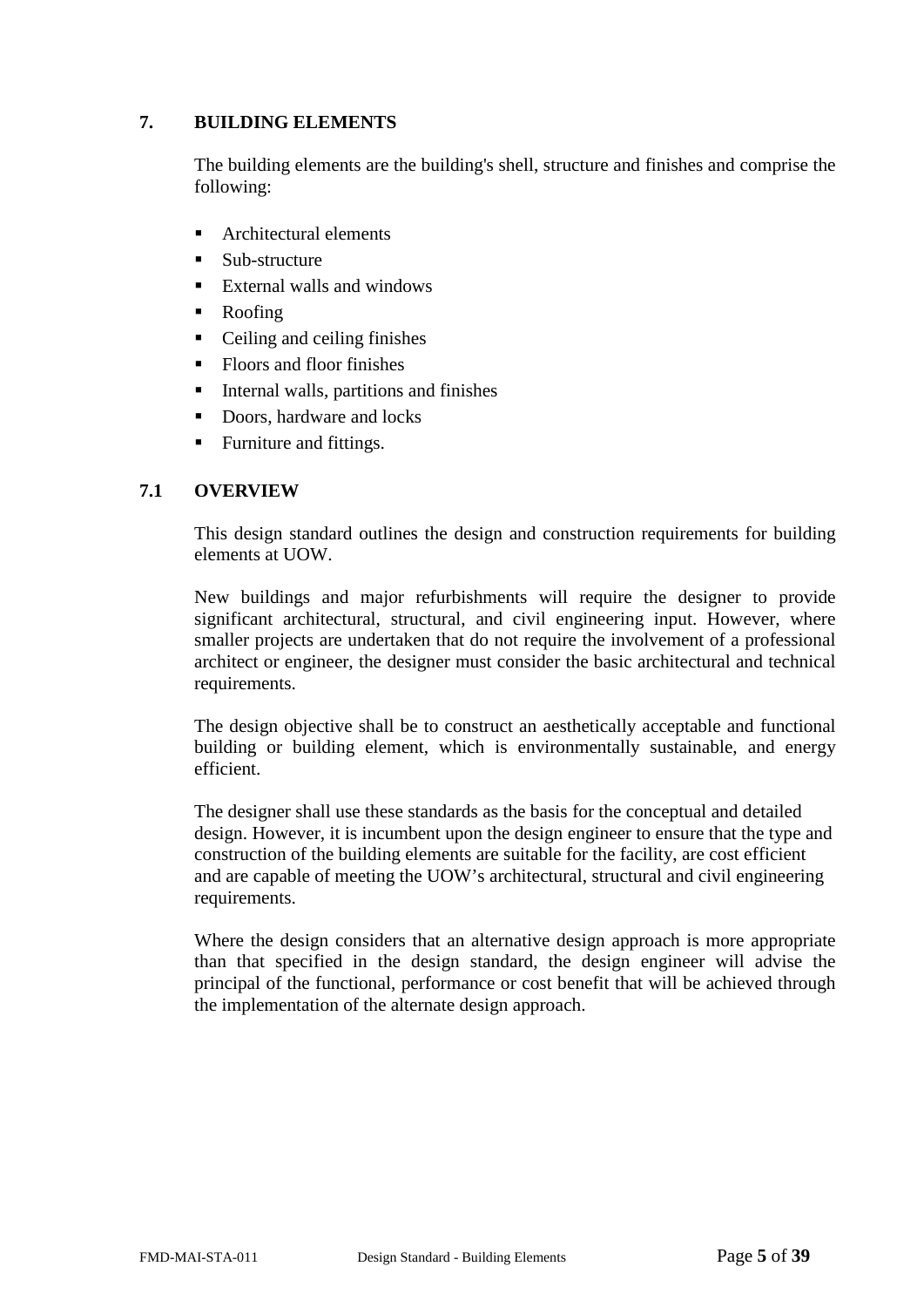# <span id="page-5-0"></span>**7.2 DESIGN PROCESS**

This section provides an overview of the design process. The process shall be followed to achieve UOW's desired outcomes.



*Figure 7.2 - Process Flow*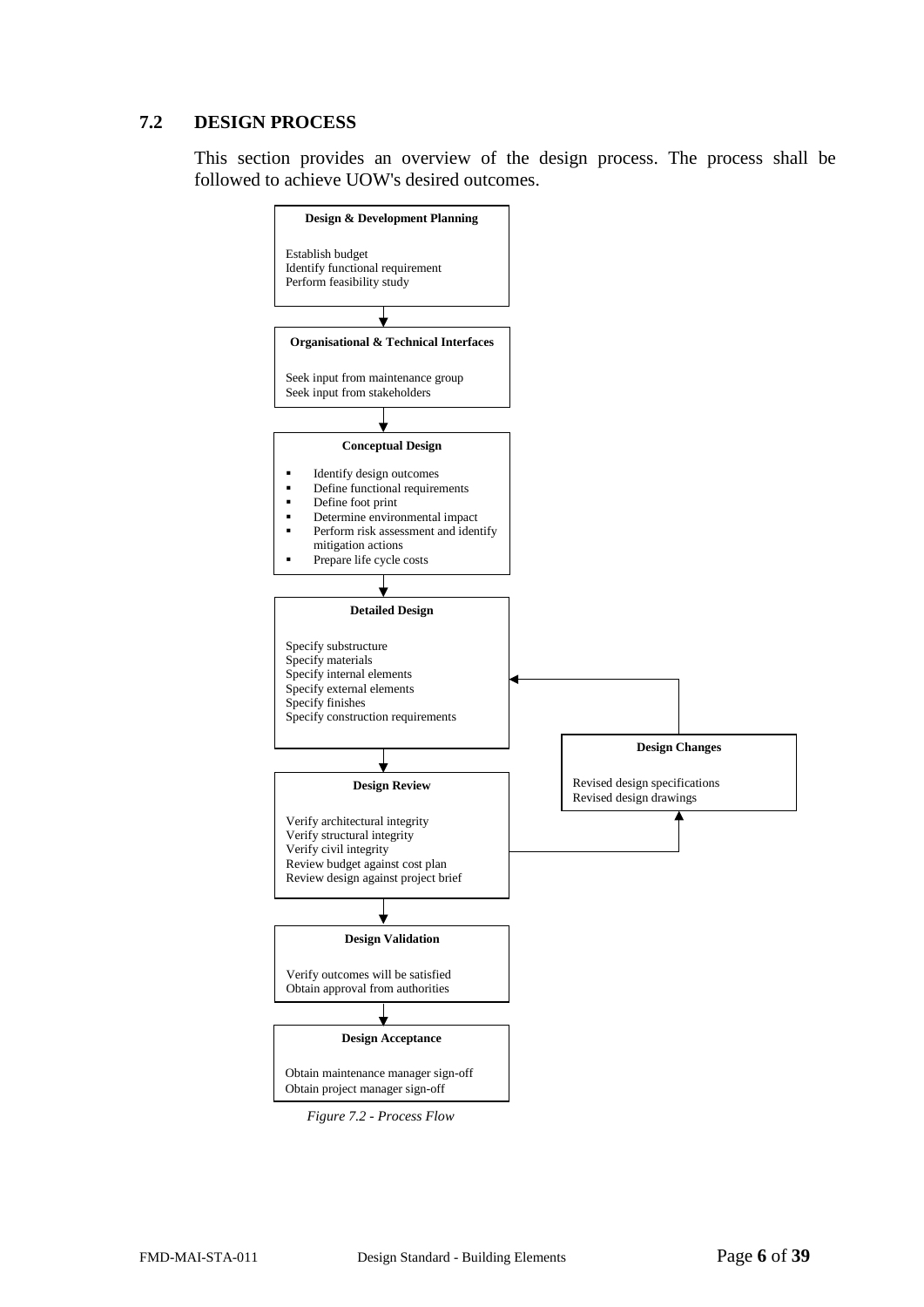# <span id="page-6-0"></span>**7.3 DESIGN AND CONSTRUCTION GUIDELINES**

# <span id="page-6-1"></span>**7.3.1 General**

The building design shall be undertaken in accordance with relevant building codes and standards. The design approach shall produce quality facilities and be consistent across each campus.

Each new building shall be designed for a minimum of seventy-five (75) years operational use, unless otherwise nominated by UOW. Samples of proposed architectural finishes shall be submitted to UOW for approval during the conceptual design stage.

The materials selected for each building element shall:

- a. Be durable and resistant to environmental conditions
- b. Support energy efficiency
- c. Not negatively impact on the environment
- d. Minimise maintenance.

# <span id="page-6-2"></span>**7.3.2 External Walls and Windows**

The cavities between the inner and outer walls shall be suitably flashed and closed with the wall material. Appropriate drainage of window sections and spandrels shall be provided.

Sealants shall be appropriate for their application and must be colour matched to the finished surface. Sealants shall not be used as the primary water barrier in any application.

Exposed steel shall be protected against environmental conditions and where the design engineer considers that the environmental conditions are not appropriate, alternate materials shall be recommended.

#### <span id="page-6-3"></span>**7.3.2.1 Exterior Wall Finishes**

The exterior walls shall generally comprise brickwork and concrete or steel for accepted applications. Wall finishes shall be selected to achieve colour and texture and achieve maximum life. Applied finishes such as Granosite coating may be used to obtain the required appearance.

# <span id="page-6-4"></span>**7.3.2.2 Windows**

External windows shall be constructed from powder-coated aluminium. All exposed screw fixings, rivets and cut edges, etc must be coloured to match the frames.

Windows shall be constructed to prevent intruders gaining access from the ground.

Windows shall be factory fitted with window locks, all keyed alike. Louvre windows must be avoided where they may provide ease of intruder entry into the building.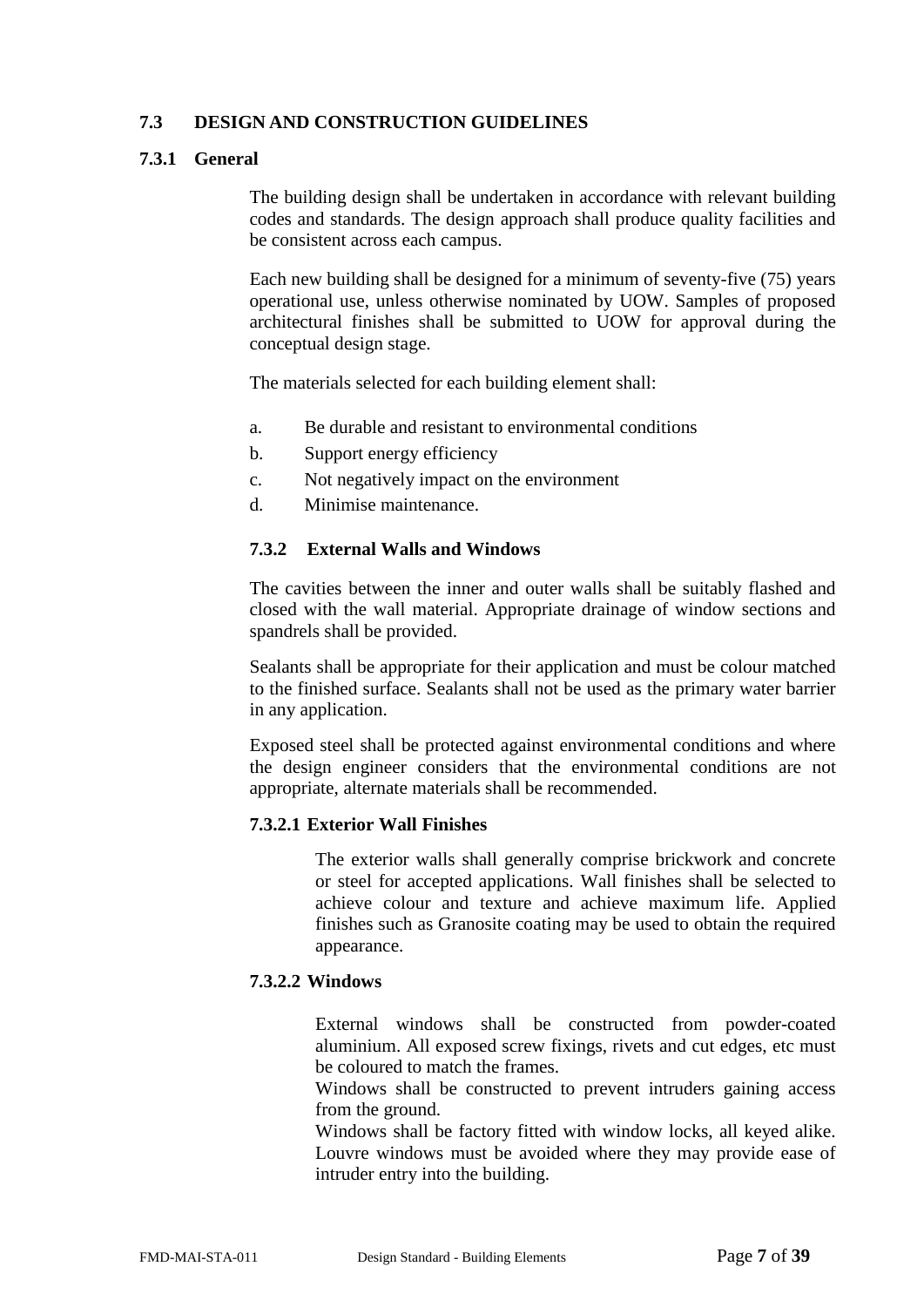All windows shall have provisions for blinds for the control of external light and to provide privacy.

External glass surfaces shall be accessible for internal and external cleaning. Where external access is difficult, a cleaning system or strategy must be developed and submitted to UOW for approval during the conceptual design period.

Windows to non-air-conditioned spaces shall be provided with removable black aluminium framed flyscreens.

#### <span id="page-7-0"></span>**7.3.3 Roofing**

Roofing shall be selected to meet the architectural and structural preference requirements of each building. Concrete or steel roofing shall be in most cases the preferred material.

Roof flashings and fixing types shall be in accordance with the roof deck manufacturer's instructions. Flashings shall be provided to minimise the use of sealants wherever possible.

#### **7.3.3.1 Roof Access Hatches**

Roof access shall be provided from a service area or plant room. A plant room security door or a skylight designed for the purpose of providing access shall be installed to ensure safe and efficient access.

A steel ladder shall be provided where necessary to provide access to roofs. The ladder shall be located in an area that enables efficient removal and replacement of the ladder. A method to secure the ladder shall be provided to ensure that only authorised people can use the ladder. A galvanized roof ladder shall also be provided at changes in roof levels.

#### **7.3.3.2 Roof Walkways**

Roof walkways of approved construction must be provided. Where practical and particularly on trafficable concrete roofs guardrails shall be provided at the perimeter of the roof.

Where required by the provisions of the Workplace Health and Safety Act and associated regulations, fall protection devices complete with all accessories shall be provided.

#### **7.3.3.3 Roof Spaces**

All roof spaces shall have permanent, fixed, adequate access. They shall be provided with catwalks and be sufficiently lit to enable the roof space to be transverse without danger 24 hours a day.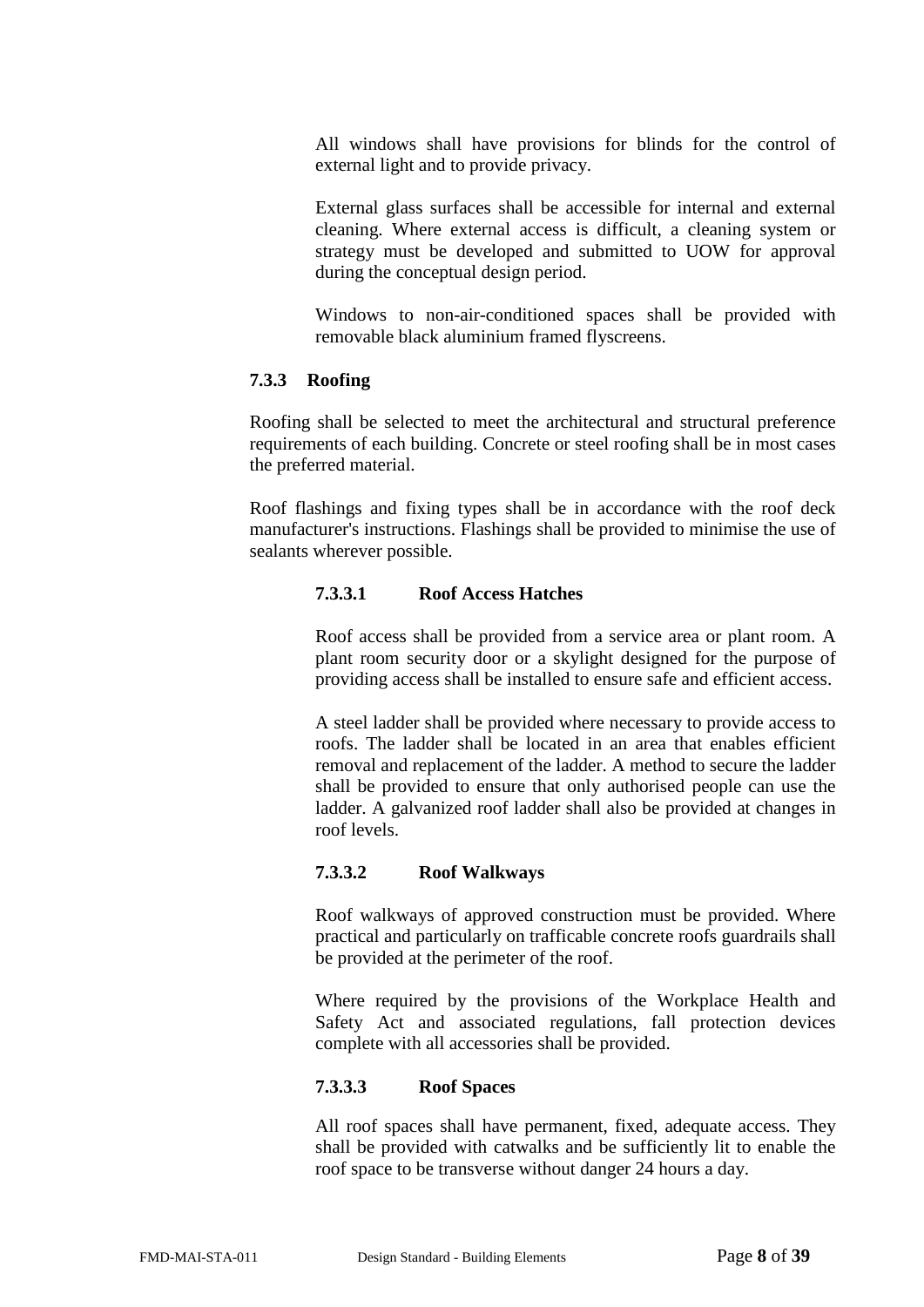# **7.3.3.4 Gutters**

Self-cleaning eaves and gutters shall be provided. Gutters shall be fixed with hail and leaf guards to prevent blocking during storms.

Overflow relief provisions shall be installed to all roofs and gutters as a safeguard against flooding caused by downpipe or drain blockages. Overflows shall be discharged clear of building lines and pedestrian bridges or paths. Discharge from overflows shall be visible from the face of the building.

Overflows shall be designed so that the combined clear outlet area of the overflow exceeds the clear outlet area of downpipes serving the gutter. They must be positioned so that in the event of a gutter flooding the risk of flooding to the building is minimal.

# **7.3.3.5 Sumps in Concrete Roofs**

The location of sumps in concrete roofs shall be located so as to take account of slab deflections.

Hail and leaf guards must be provided on all sumps to gutters. All guards must be removable. Leaf guards must project above the top of the sump not less than half the depth of the gutter. Hinged hail guards must extend for 1m each side of the sump.

Hail and leaf guards must be stainless steel and or compatible with gutter and other roofing materials. All guards must be removable to provide access for regular maintenance.

#### **7.3.3.6 Downpipes**

Downpipes shall be installed externally wherever possible. Where there is no other option than to install the downpipe internally, care must be taken to ensure access can be gained for maintenance and that a penetration of the downpipe will not result in serious building damage.

The location of all downpipe discharges and sumps shall be determined to achieve efficient maintenance. Grates shall be installed at locations to enable easy access. Rainheads installed at the top of downpipes shall have provision for overflows. Downpipes should not be hard connected at ground level.

#### **7.3.3.7 Insulation**

Insulation to roof spaces shall be provided to achieve the required level of acoustic and thermal performance.

Where condensation on the exterior of downpipes located internally is likely to occur and cause nuisance, downpipes must be insulated.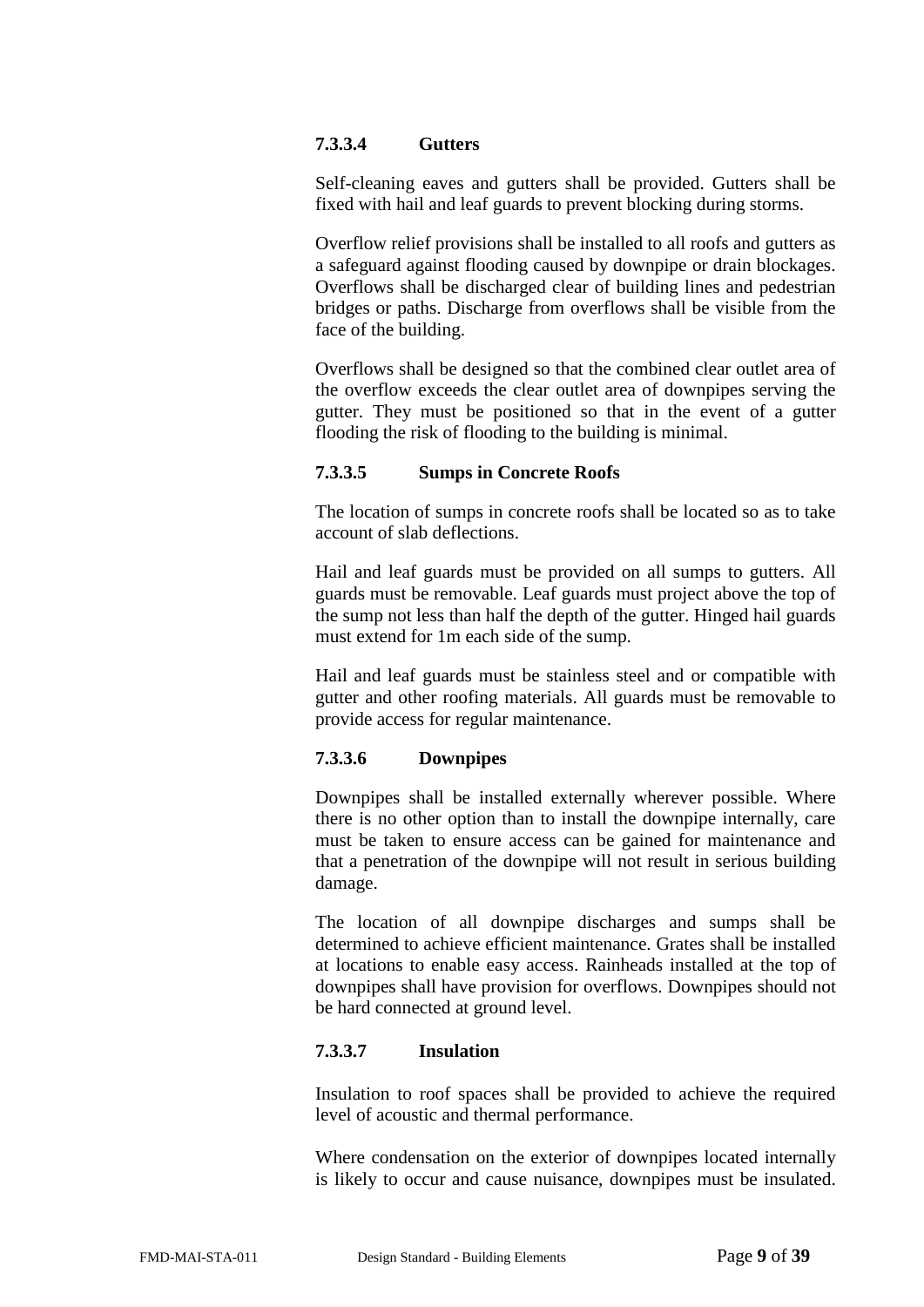Insulation must also be provided to any downpipe where unacceptable water noise will result. Insulation must be delivered to the site in sealed bags.

#### <span id="page-9-0"></span>**7.3.4 Substructure**

The designer shall ensure that the sub-structure provides adequate structural stability for the building and consideration shall be given to any future extension that may be likely.

Where below ground functional or service areas are to be provided, the designer shall ensure that the areas can be maintained effectively and provisions have been specified to prevent water penetration and other environmental problems.

The relief of hydrostatic pressure and subsoil drainage must be provided wherever necessary.

# <span id="page-9-1"></span>**7.3.5 Ceilings and Ceiling Finishes**

In new buildings, the minimum acceptable ceiling height is 2,700mm for all areas excluding corridors, toilets, storerooms and service areas where the designer shall determine the most appropriate height on a site-by-site basis. The clearance between the top of the ceiling system and the underside of any slab or beam must be not less than 600mm.

In existing buildings where the floor levels and structure do not allow a ceiling height of 2,700mm, approval must be obtained from the Project Manager for a lower ceiling.

Unless otherwise requested ceiling systems shall be a two-way grid with rigid hangers and exposed tee-bar with 1,200 x 600mm module. Wall angles shall be shadow line type.

Ceiling tiles must be mineral fibre, fine fissured, 99% humidity resistant with regular edge equal to Armstrong. The acoustic properties of the tiles must be considered in relation to the acoustic requirements of the space(s).

Where considered aesthetically appropriate, a perimeter of screw fixed plasterboard may be used provided UOW approval is obtained during the conceptual design stage of the project.

<span id="page-9-2"></span>Water-resistant fibre cement or water resistant plasterboard may be used in wet areas.

#### **7.3.5.1 Insulation**

Thermal and acoustic insulation materials for IT ceiling spaces shall be a Group 1 material in accordance with the BCA and AS 1S0 9705 "Fire Tests – Full scale room test for surface products" or AS/NZS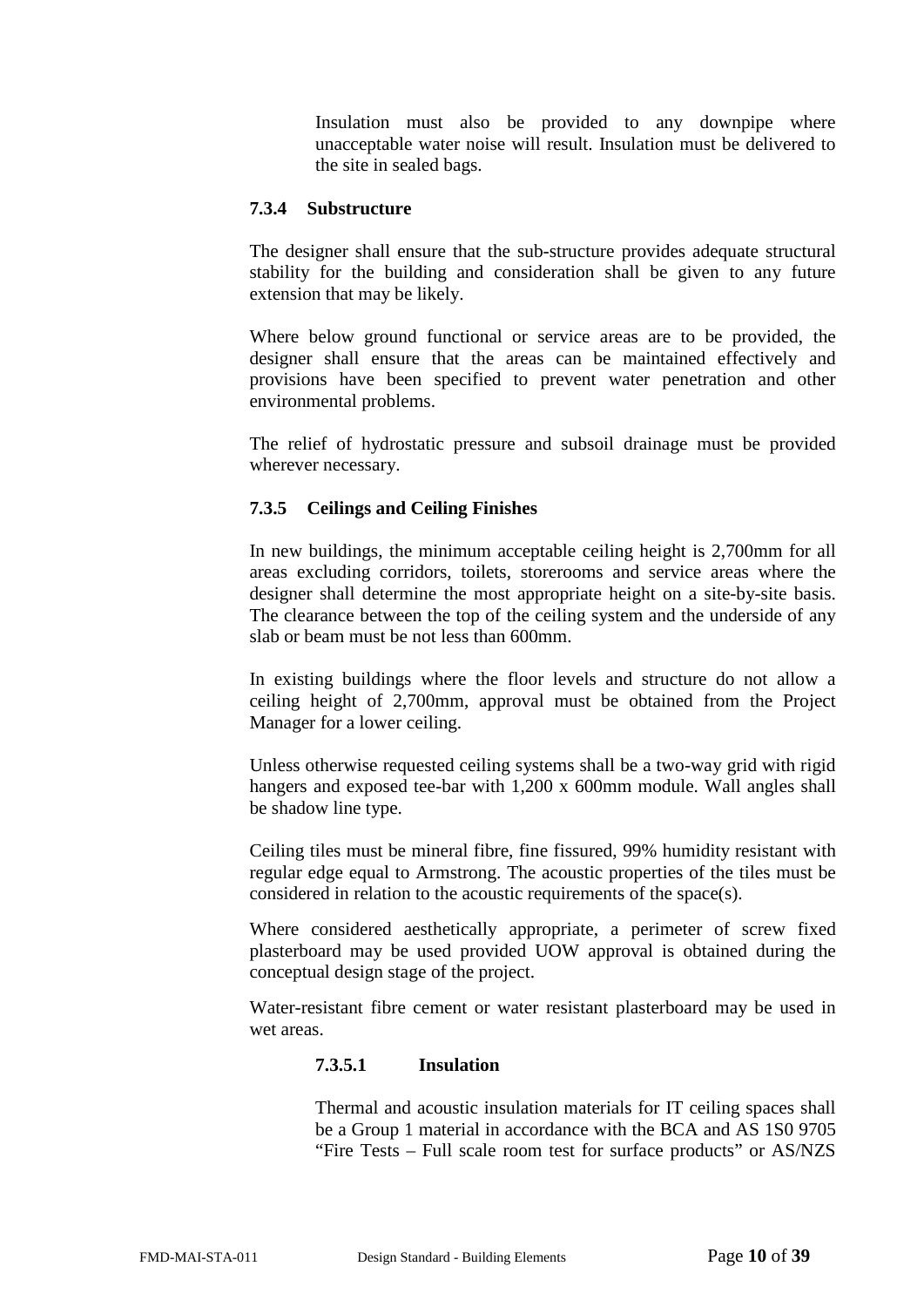3837 "Method of test for heat and smoke release rates for materials and products using an oxygen consumption calorimeter.

### <span id="page-10-0"></span>**7.3.5.2 Suspended Ceilings**

Suspended ceilings shall be provided in all occupied areas in new buildings or in existing buildings, unless deemed inappropriate by UOW.

Ceilings shall generally be suspended as follows:

- A two-way grid suspension system with rigid hangers and exposed tee-bar;
- Tiles installed in dry areas shall be mineral fibre suitable for both air-conditioned and non air-conditioned areas;
- Tiles installed in wet areas shall be pre-painted plasterboard panels.

# <span id="page-10-1"></span>**7.3.5.3 Ceiling Fixtures**

Where light fittings, ceiling fans, speakers, smoke detectors/alarms, monitors, projectors etc are to be ceiling mounted, careful consideration shall be given to their location. The designer shall ensure that the ceiling can bear the load and that the structural integrity of the ceiling shall not be compromised by the installation.

# <span id="page-10-2"></span>**7.3.5.4 Eave Soffit Linings**

Soffit linings shall be a pre-finished material installed at eight (8) metres from the ground or less, painted fibrous cement adequately fixed and sealed against moisture penetration and corrosion may also be used.

#### <span id="page-10-3"></span>**7.3.5.5 Plantrooms**

Ceilings shall not be provided to plant rooms unless required for a specific purpose. Structural elements and piped services shall be painted and steel components shall be galvanised.

#### <span id="page-10-4"></span>**7.3.5.6 Recessed Pelmets**

Timber drop-pelmets may be considered in special circumstances to meet the architectural requirements. Approval must be obtained from UOW before use.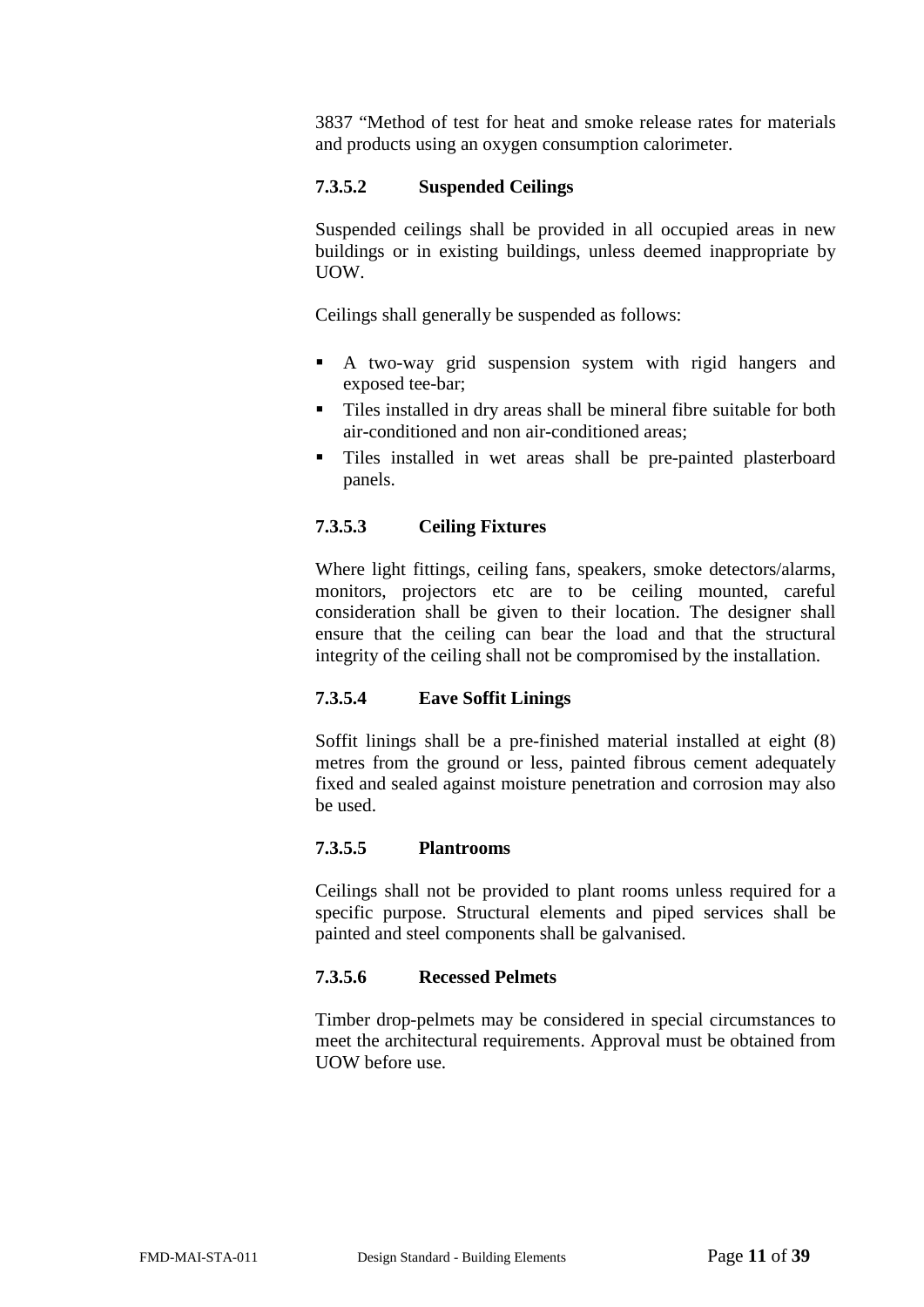### <span id="page-11-1"></span><span id="page-11-0"></span>**7.3.6 Floors and Floor Finishes**

#### **7.3.6.1 Floors**

Floor slabs shall be designed to meet the life cycle operational requirements of the building. Floor materials shall be selected to achieve value for money and provide flexibly of use, with consideration given to long-term deflections and the need to provide for penetrations, both initially, and during the course of the building's life.

Pre and Post Stressing may only be used if prior approval has been obtained from UOW. This aspect must be clarified early during the conceptual design stage.

The need to core holes up to 200mm diameter or to provide penetrations up to  $1,200$  mm<sup>2</sup> in selected areas at a later date shall be taken into account during design. All floors shall be finished with a maximum tolerance of  $+3$ mm in a 3,000mm straight edge.

Where specified, provision shall be made for the installation of compactus shelving.

Internal ground slabs shall be provided with an effective membrane complying with the appropriate Australian Standards turned up at the perimeter and with all the joints taped in accordance with best practice.

Floors and walls shall be fully tanked and/or drained where below ground or subject to hydrostatic pressure. Adequate provision for the relief of hydrostatic pressure and subsoil drainage must be provided wherever necessary.

Provisions for pest control shall be provided that are compatible with the floor construction.

#### <span id="page-11-2"></span>**7.3.6.2 Floor Penetrations**

All floor penetrations and associated service pipes shall be sealed to control noise and water penetration between levels. Where floors are fire rated the detail proposed must comply with the required rating.

Floor wastes must be provided within all wet areas (i.e. laboratories, toilets, plant rooms, tunnels, laundries, etc) and care must be taken to ensure that adequate falls to these points are specified and achieved. Where appropriate, a perimeter kerb must be installed to contain spillages and flooding.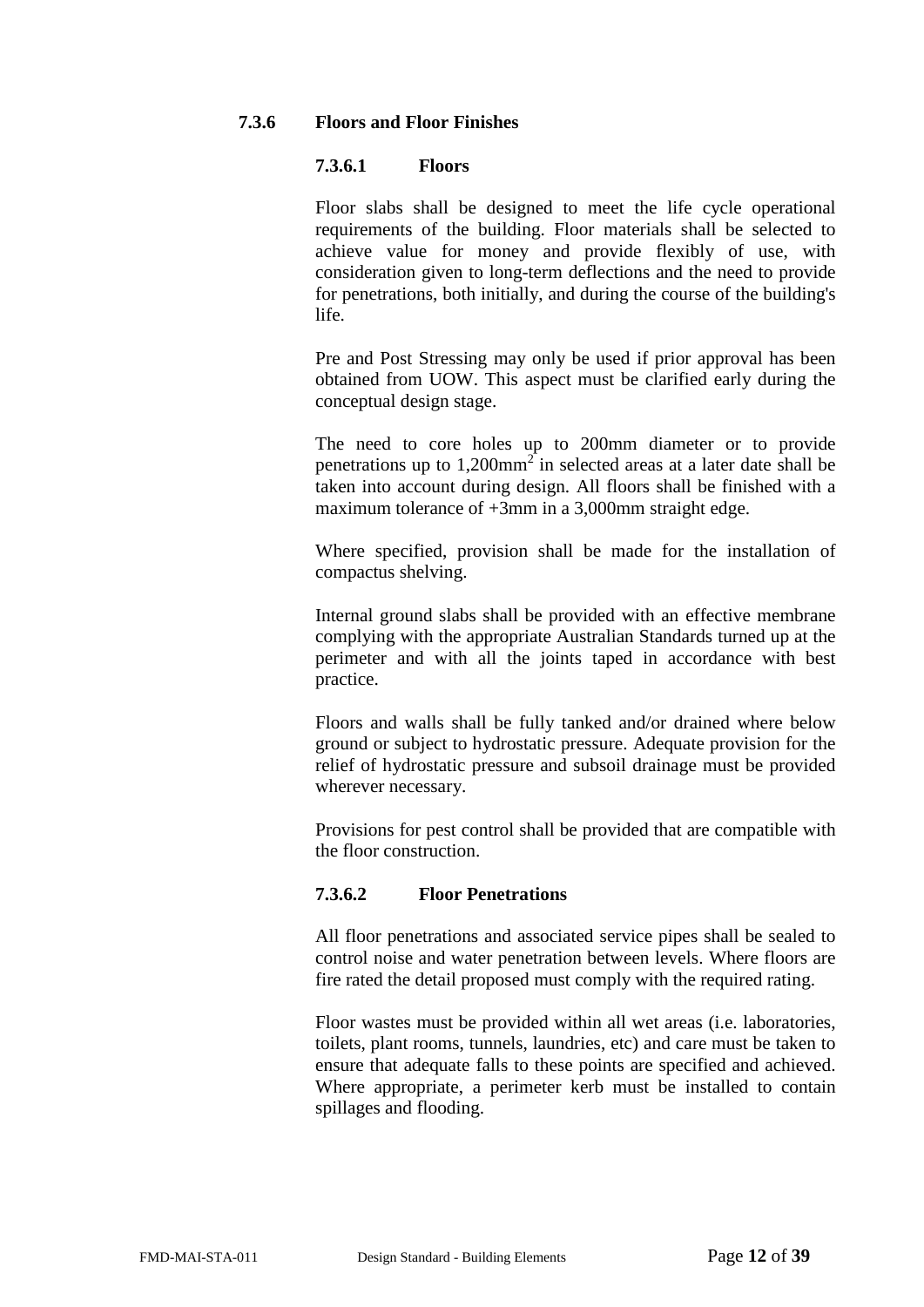Penetrations of any surface must maintain the fire rating of the material being penetrated (i.e. sealant used must comply with the designed fire rating).

# <span id="page-12-0"></span>**7.3.6.3 Floor Finishes - Carpet**

Modular carpet tiles shall be used in new areas and be the nominated standard for the building. Carpet extensions to adjoining areas shall match the existing carpet.

New carpet properties shall be:

- $\blacksquare$  1,356 grams per m<sup>2</sup>;
- **Heavy duty;**
- In accordance with BCA flammability requirements.

All new carpet shall be laid on an underlay. Aluminium safety tread nosings shall be provided on all general stairs and circulation aisles in auditoriums and lecture theatres with carpet.

### <span id="page-12-1"></span>**7.3.6.4 Floor Finishes - Sheet Vinyl**

Vinyl shall only be used in those areas identified by UOW in the space description forms provided with the design brief.

Adhesives used in fixing sheet vinyl shall be solvent free and compatible with the vinyl selected. All joints shall be welded.

Vinyl installed in wet areas such as cleaners rooms, common rooms, at servery counters and isolated basins must be an approved anti-slip sheet vinyl coved up the walls to a height of 150mm.

#### <span id="page-12-2"></span>**7.3.6.5 Floor Finishes - Seamless Flooring**

Polyurethane seamless flooring shall be used in all science laboratories where damage to floor finishes is likely due to spillage of water, chemicals or other materials likely to be used in laboratory classes or research spaces.

The seamless flooring application must cover all walls, plinths and service pipes to a height of 150mm. The polyurethane material must be UV stabilised.

Slip and chemical resistant vinyl may only be used where completely suitable for the application and manufacturers' warranties can be provided.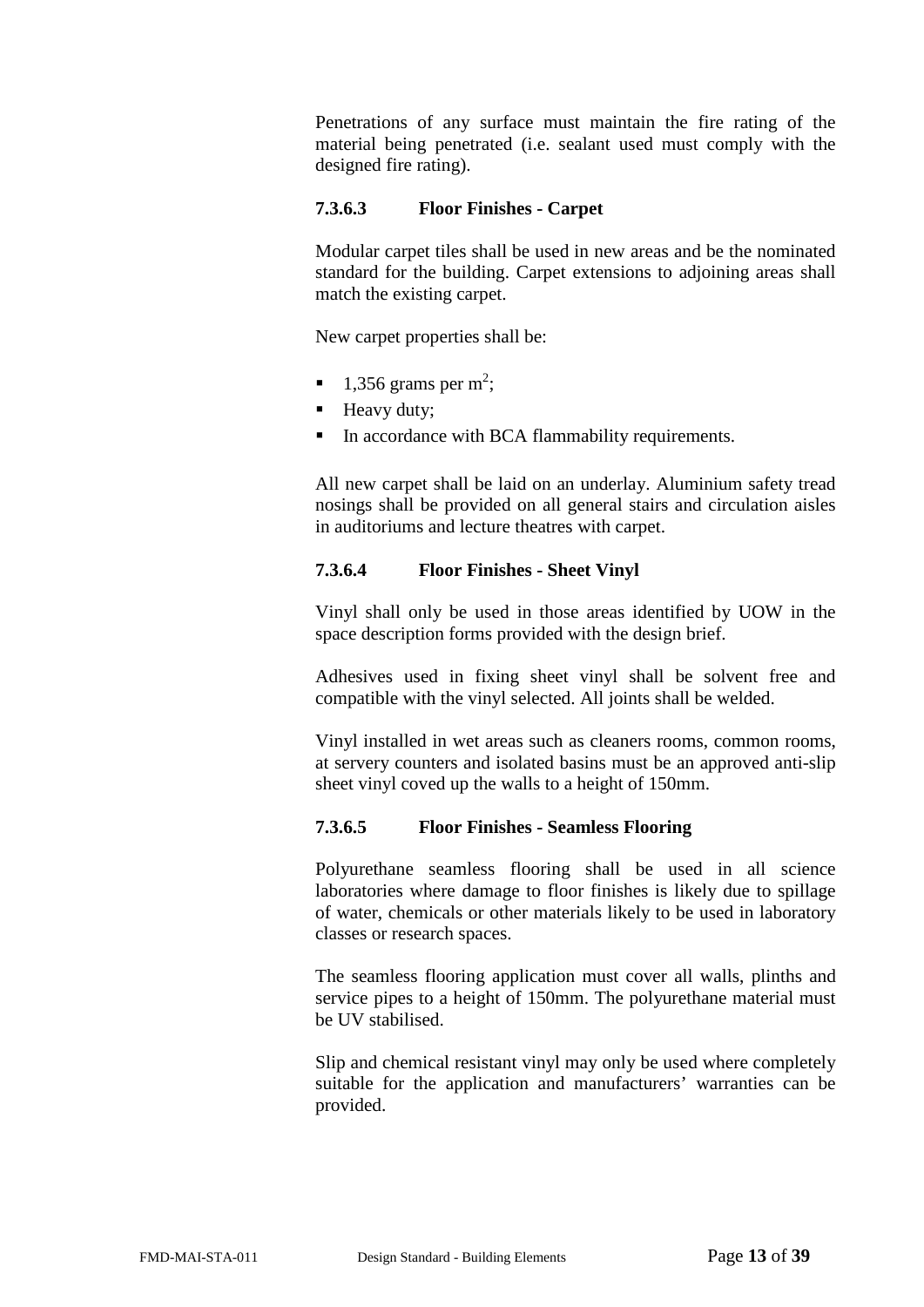# <span id="page-13-0"></span>**7.3.6.6 Floor Finishes - Ceramic Tiles**

Ceramic tiles shall be used on floors in toilet areas and showers including air locks and nominated fire-rated stairs. Floor tiles to toilet and shower areas shall be anti-slip semi-glazed with matching grout and must finish level with adjacent finishes.

Tiles installed on stair treads shall be anti-slip to suit the application with tread nosing tile of a contrasting colour and matching grout. Tiled stair landings must have a matching skirt tile, minimum 100mm high. Appropriate caulked expansion joints shall be provided as required, including at the junction of tile floors with walls.

#### <span id="page-13-1"></span>**7.3.6.7 Floor Finishes - Junctions**

Junctions of dissimilar floor finishes shall be achieved using aluminium angles or strips set into the slab. Separation strips are not required between vinyl and carpet tile.

#### <span id="page-13-2"></span>**7.3.6.8 Floor Finishes - Laboratory Door Thresholds**

At the thresholds to all laboratory doors, an aluminium threshold seal shall be provided to the floor to prevent the flow of any water from the laboratory to other spaces in the event of flooding. The threshold must be designed so as not to inhibit wheelchair access by people with disabilities.

#### <span id="page-13-3"></span>**7.3.6.9 Floor Finishes - Door Mats**

Doormats shall be provided in mat recesses at each external access point to the building. Mat recesses shall be formed by brass angles set into the concrete. Mat recesses for fire-isolated areas shall be external and must be adequately drained if exposed to weather.

Mats shall be rubber backed indoor/outdoor carpet or similar design approved by UOW.

#### <span id="page-13-4"></span>**7.3.6.10 Floor Finishes - Colour**

The colour of all floor finishes shall be selected in consultation with UOW prior to tender invitation.

#### <span id="page-13-5"></span>**7.3.6.11 Floor Finishes - Sealants**

Sealants shall be selected to be appropriate for their application and must be colour matched to the finished surface.

#### <span id="page-13-6"></span>**7.3.6.12 Access Floors**

Where required, access floors shall be a steel system or approved equivalent.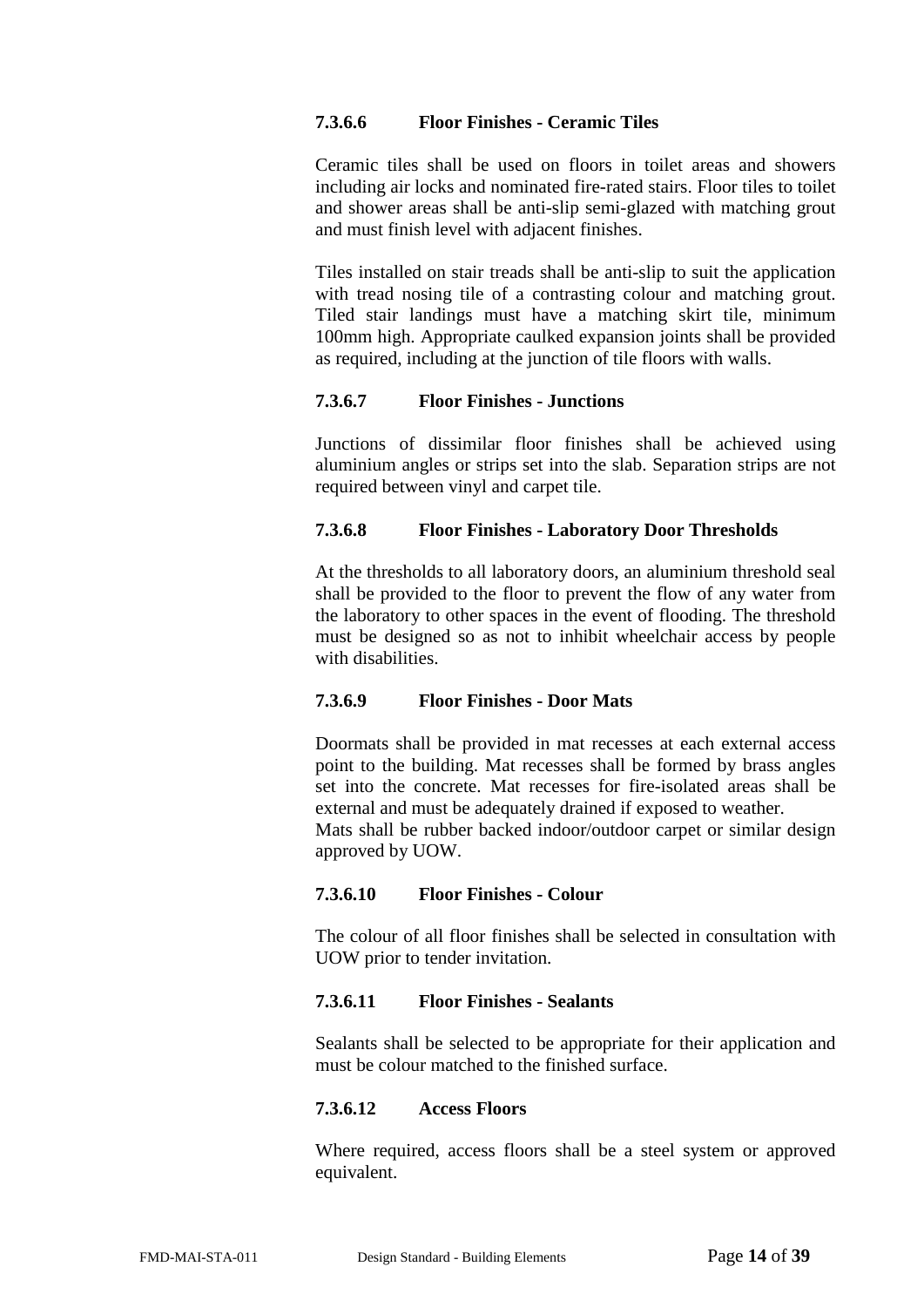#### <span id="page-14-0"></span>**7.3.7 Internal Walls, Partition and Finishes**

Internal walls, partition and finishes shall be designed to meet the life cycle operational requirements of the building. Materials shall be selected to achieve value for money and provide flexibility of use.

Load bearing walls shall be minimised and restricted to the building core, stairwells, lifts shafts and toilets. All other internal walls and partitions shall be non-load bearing and able to be readily removed and altered at minimum cost.

Partitions and internal walls may be plasterboard on metal stud, or equivalent as required by the application.

Where appropriate, design of partitions and openings in partitions must also comply with the requirements of Australian Standard "Components for the protection of openings in fire resistant walls".

All internal walls and partitions must be designed in accordance with the requirements of Section 3.5 Acoustic Control. Partitions must be insulated with 'Dacron' or wool batts and/or double sheeted on one or both sides as necessary to achieve the required sound transmission loss between spaces.

<span id="page-14-1"></span>Details at intersection of partitions and external windows must ensure sound insulation is maintained at that intersection equivalent to that of the remainder of the partition.

#### **7.3.7.1 Internal Skirting**

Black vinyl skirting shall be provided to all internal partitions except where metal skirting duct is required, where walls are tiled, or where other floor finishes turn up walls.

Metal skirting duct shall be three channel designed for 240 volts, data, video and telecommunications cabling. The duct shall be aluminium and black powder coated.

# <span id="page-14-2"></span>**7.3.7.2 Toilet and Shower Areas**

Walls in toilet and shower areas, including airlocks, shall be finished with quality ceramic tiles from floor to ceiling.

Partition walls to toilets must be a proprietary brand cubicle system with a laminated finish and be supported clear of the floor on stainless steel feet. All other fixing brackets, including acorn nuts, must be stainless steel or chrome-plated brass.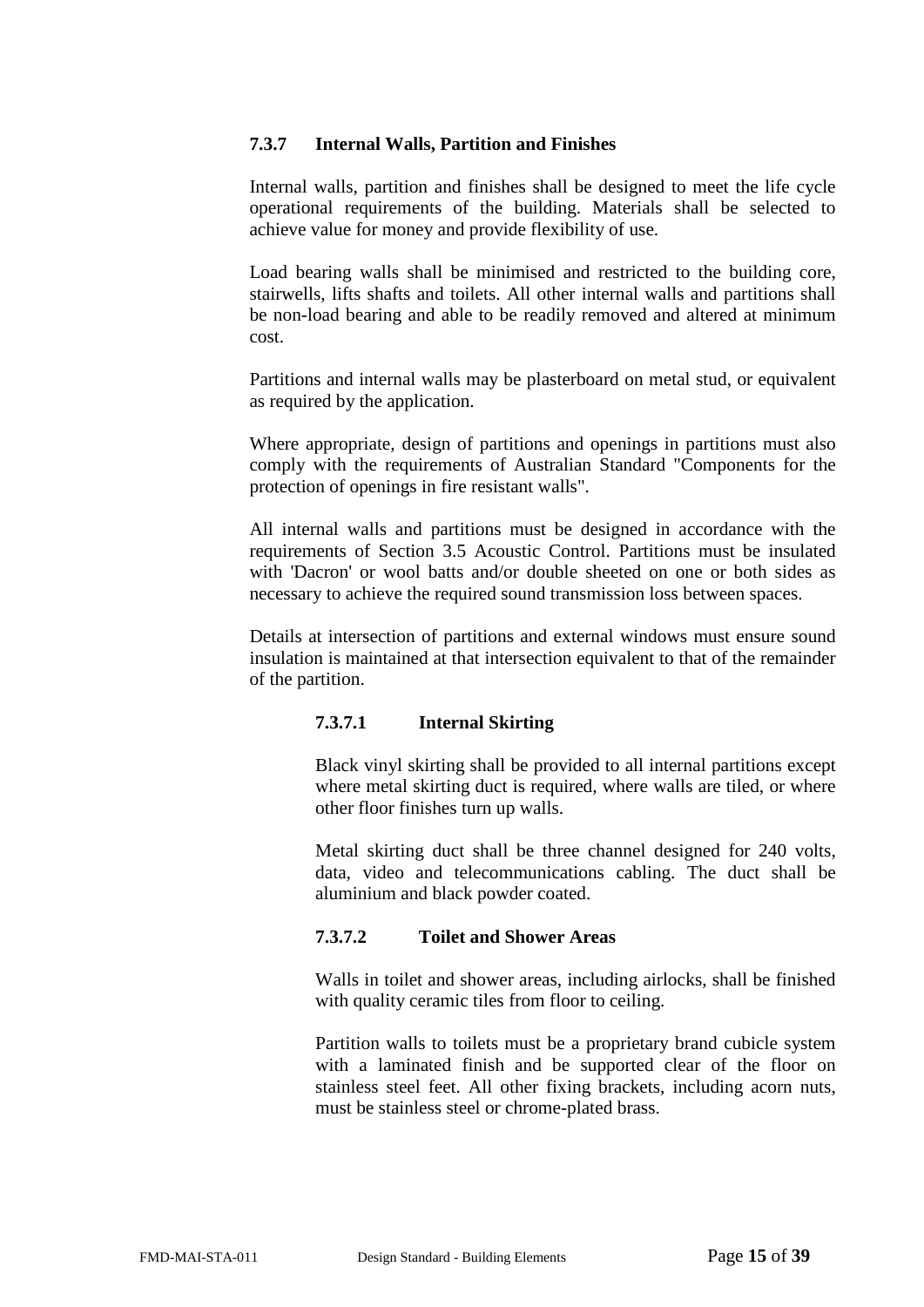#### <span id="page-15-0"></span>**7.3.7.3 Other Wet Areas**

Where sink units, tea-making facilities, cleaners' sinks or hand basins are specified, a tile splashback shall be provided. The splashback shall extend above the fixture, to the bottom edge of the fixture and past each side of full return to depth of basin until against sidewalls. All substrate materials shall be water resistant.

#### <span id="page-15-1"></span>**7.3.7.4 Security**

For security purposes, all corridor partitions shall extend to the underside of slabs and be sheeted on at least one side above the ceiling line.

### <span id="page-15-2"></span>**7.3.7.5 Services**

Services shall be located in service ducts easily accessible through lockable doors. Proposed routes of service pipes shall be approved by UOW. Piped services shall not be installed in partitions and walls without prior approval by UOW.

### <span id="page-15-3"></span>**7.3.7.6 Sealants**

Sealants shall be selected to be appropriate for their application and must be colour matched to the finished surface.

# **7.3.7.7 Expansion Joints**

All control and expansion joints shall be caulked with approved sealants to prevent water penetration.

# <span id="page-15-6"></span><span id="page-15-5"></span><span id="page-15-4"></span>**7.3.8 Doors, Hardware and Locks**

#### **7.3.8.1 Door Frames**

Door frames shall be provided with hinges and specifications to suit the particular application.

External doorframes shall be aluminium or pressed steel. Pressed steel to be 1.6mm thick and zinc coated, rebated, fully welded and reinforced and back plated for three hinges, lock strike, door closer and two rubber buffers fitted to the lock side. All to be shop primed and installed to manufacturers recommendations.

# <span id="page-15-7"></span>**7.3.8.2 Entrance Auto Doors**

All new building entrance doors, and existing doors being upgraded, are to comply with the following requirements in order to meet the requirements for disabled access: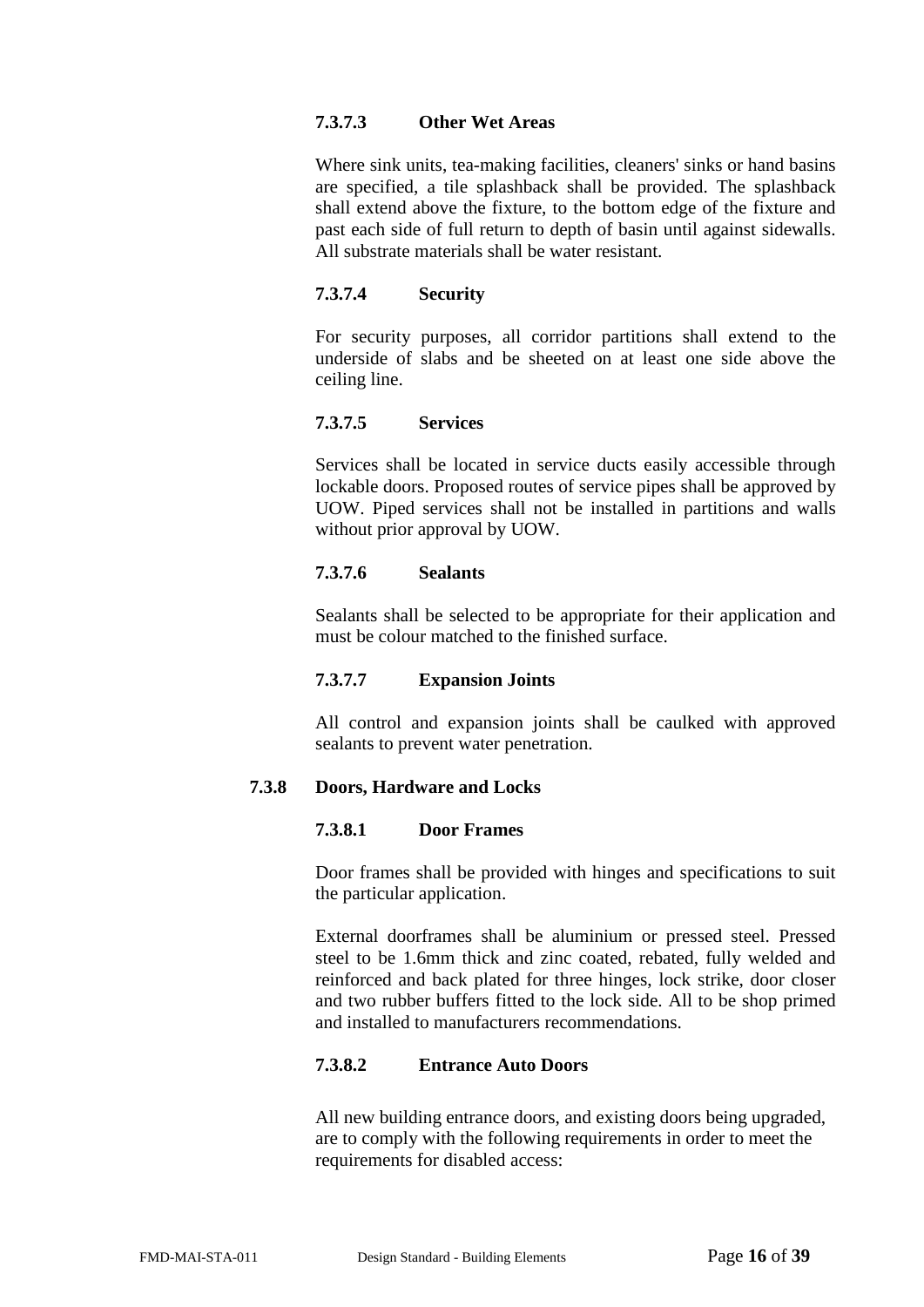- 1. Main entrances are to use automatic opening, aluminium framed, glazed sliding doors where practicable, complying with AS 5007- 2007 (Powered door for pedestrian access and egress) and AS 4085-1992 (Automatic sliding door assemblies).
- 2. On all occasions where the existing building perimeter is connected to the University's Electronic Monitoring and Access Control (EMAC) system, main and secondary entrances are to be linked to the EMAC system through the use of electronic locking devices and access card readers. The functional requirements of this system are outlined in the University's EMAC Design Standards*.* The door status shall be secure, temporary access (access card use), or automatic access (programmed time schedule).
- 3. All auto doors are to be fitted with an external entry key switch SK4 Lockit well, (two position spring return) with a lock cylinder keyed to UOW Security's "building entry" Bilock key system. The cylinder will be supplied by the University Locksmith.
- 4. Where such entrances act as required emergency exits (ie. are on paths of egress) from the building, they are to be fitted with fire trip mechanisms to override the electronic locking devices in the event of fire or other emergencies. These mechanisms shall comprise:
	- Local smoke detector, separate from the main fire detector network installed by the integrator and monitored.
	- A break-glass inside the entry. The break-glass is wired in parallel with the door open relay contacts from the access control system. When activated, the break-glass will hold the door open allowing for free egress through the auto door. The break-glass is to be monitored by the access control/alarm system.
	- A dedicated fire trip connection from the Building Fire Detection system connected to the EMAC system so that during a fire alarm the door will be programmed to "failsafe" open where the door is on a path of egress.
	- Fire trip connections shall comply with Notifier FIP connection protocols.
- 5. After-hours entry through auto doors shall be by use of a card reader (proxy reader) outside the door. The use of an access card shall provide a temporary override of the electric lock.
	- The card reader shall be installed between 900mm and 1200mm above ground level.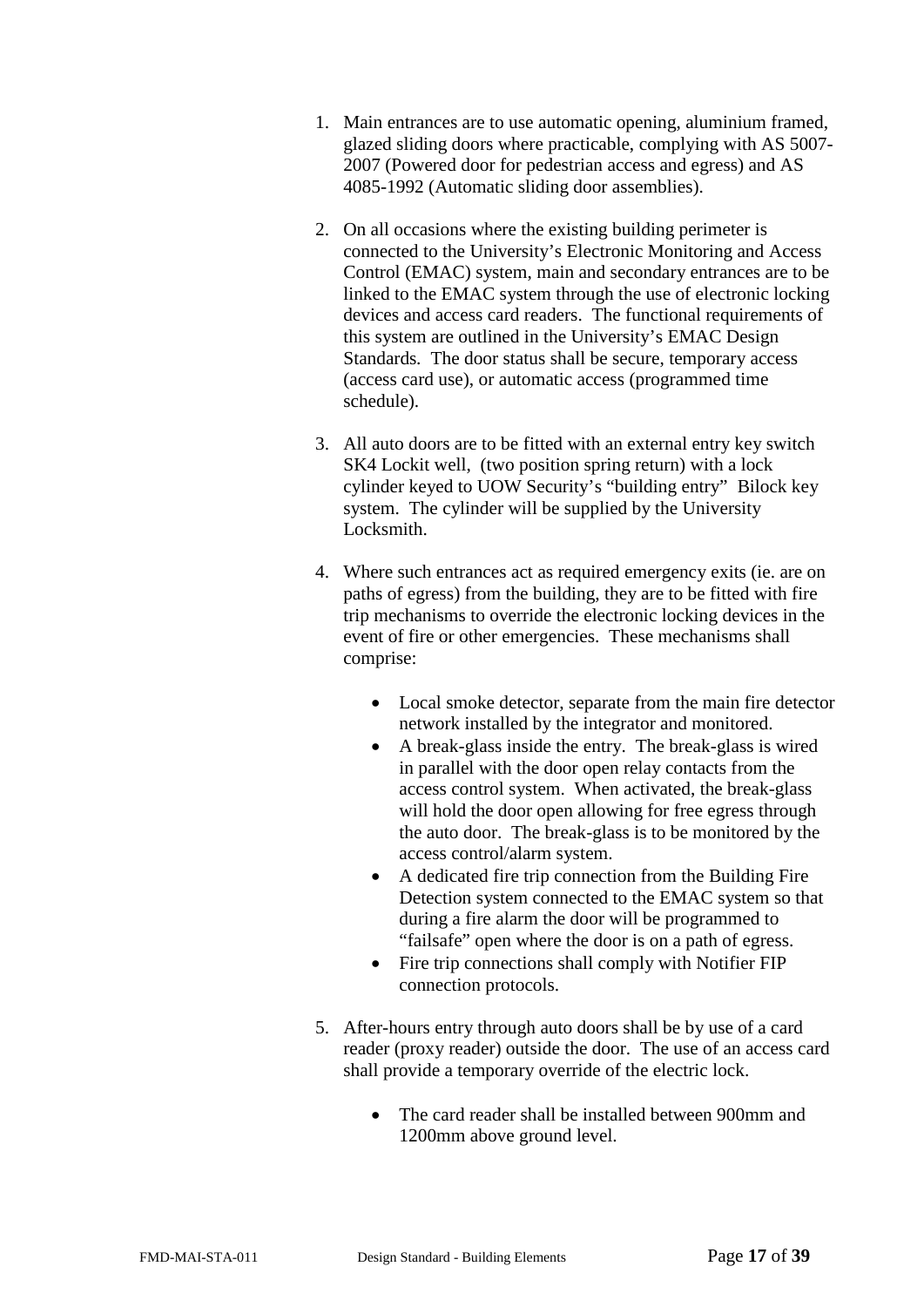- 6. After hours exit through auto doors shall be by use of a 40mm green "mushroom" double pole button inside the entry. The normally closed contacts of the button shall be connected to the access control system signalling a required exit to shunt the door inhibiting a forced door alarm. The normally open contacts of the button shall be wired directly to the auto door controller also signalling a required exit, as a fail-safe backup.
	- This button is to link directly to the door controller, independently of the access control system.

### <span id="page-17-0"></span>**7.3.8.3 Automatic Swing Door**

- 1. Automatic swing doors are to be fitted with an electronic Mag lock, with battery back-up. Electric locks are to be "Failsafe", unlocking in the event of both a power and battery failure. Electric locks are to be connected to a dedicated or low load 240 volt 10 amp circuit. Power outlets to which the door operator is connected should be out of sight, or out of reach, to prevent use for other purposes (and thus disconnection of supply to the door).
- 2. In double leaf doors, the second leaf should be secured by a mag lock.
- 3. A means of monitoring the door status (open or closed).
- 4. A tumbler type switch is to be installed underneath the pelmet cover, to allow for local control of the door for servicing etc.
- 5. Preferred controllers are identified in the equipment schedule (University's EMAC Design Standard).

# <span id="page-17-1"></span>**7.3.8.3 External Doors**

The number of external doors must be kept to a minimum. All doors are to be self-locking. All trafficable external doors shall open in the direction of egress.

All timber external doors must be solid core. Where exposed to the weather, aluminium doors with laminated safety glass are preferred. The appropriate locking device shall be selected for the door type.

Doors shall be hung using threshold pivot function with concealed overhead closers.

Fire-rated doors shall be paint grade veneer finish mineral core with pressed metal frame. The door hardware will be suitable for the door type and rating.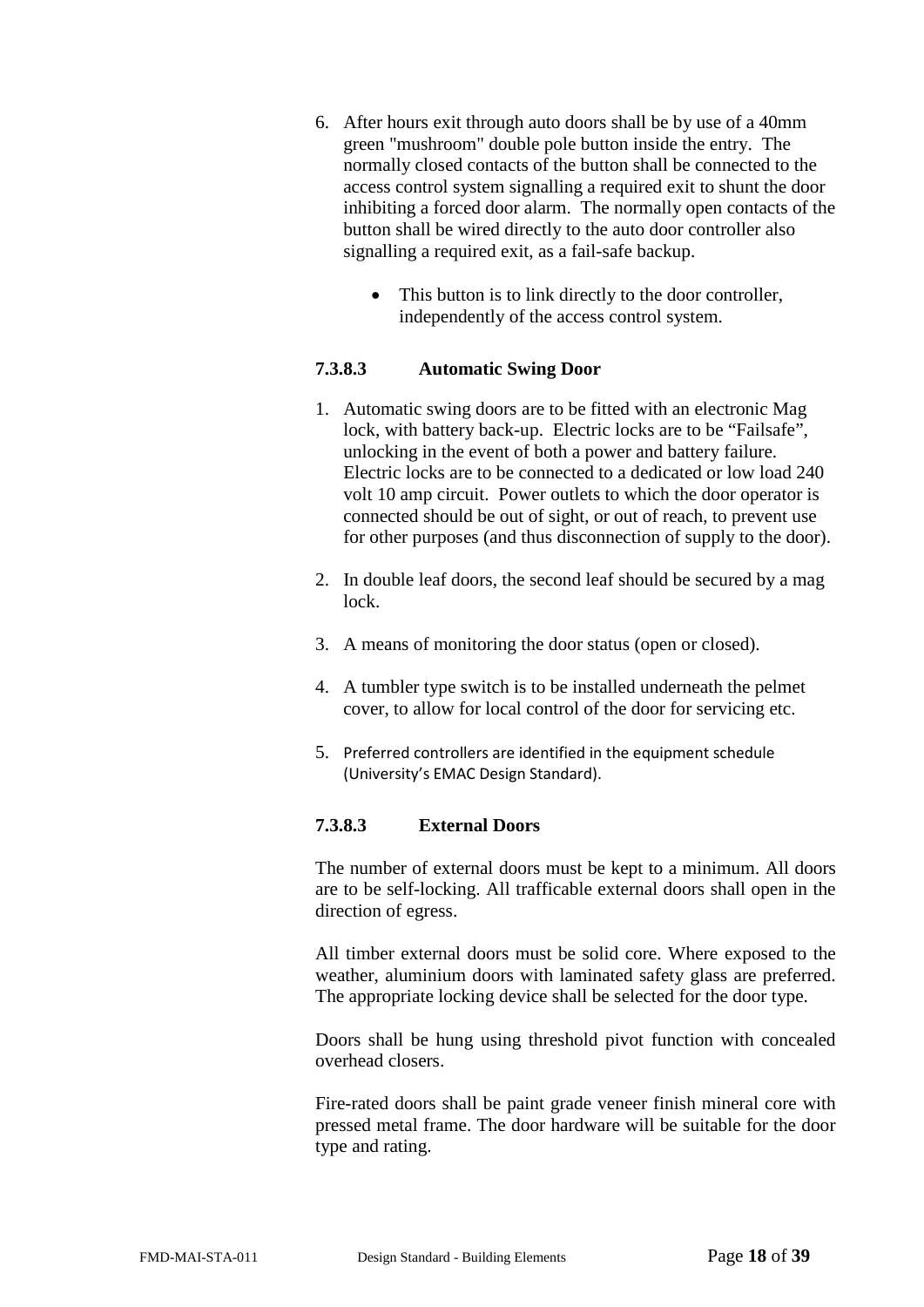In trafficable areas where doors are not fully glazed and are not required to be a fire rated, a clear glazed viewing panel shall be provided.

### <span id="page-18-0"></span>**7.3.8.4 Internal Doors**

Doors to lecture theatres, seminar rooms and similar teaching spaces and plant rooms shall be designed to meet the acoustic requirements of the room and shall include seals and double glazing where required.

Internal doors shall be plywood faced solid core, edge stripped. Doors in high traffic areas and where allowed by fire regulations, must have a viewing panel. Provide a viewing panel to all laboratory doors including fire doors, to comply with the requirements of the relevant Australian Standards.

Return air grilles in doors must be fixed with concealed screw fixings. Particular attention must be given to acoustic requirements to ensure that the acoustic integrity of the door is not compromised.

Teaching space and laboratory doors shall be minimum leaf and onehalf construction and shall open outwards taking care not to swing across traffic paths. Doors to cleaners' rooms, service ducts and small storage cupboards shall also open outwards.

# <span id="page-18-1"></span>**7.3.8.5 Locks**

Door cylinders and keys shall comply with UOW's grand master key system. Locks in external aluminium glazed doors must be Lockwood 3582 Series. No locks are to be mounted in the bottom rails of doors.

Where security is required on fire escape stairs and computer labs, Lockwood 3572 Series Electric Locks activated by the building Fire Alarm System must be used and be 'fail safe'. These locks are to have key override on both cylinders in door so they remain 'fail secure', and are to be connected to a monitoring panel in an approved location.

#### <span id="page-18-2"></span>**7.3.8.6 Keys**

All keying shall be specific UOW Restricted 102 Series Bi-Lock 'U' profile under the UOW key plan. The keying schedule is to be agreed with the Manager Security. Key coding shall be determined in conjunction with Hildebrandt Locksmiths Pty Ltd as per University Key Control Policy.

Construction cylinders will be used during the construction of any new buildings. At Practical Completion, the construction cylinders will be removed and replaced with the bi-lock system by UOW.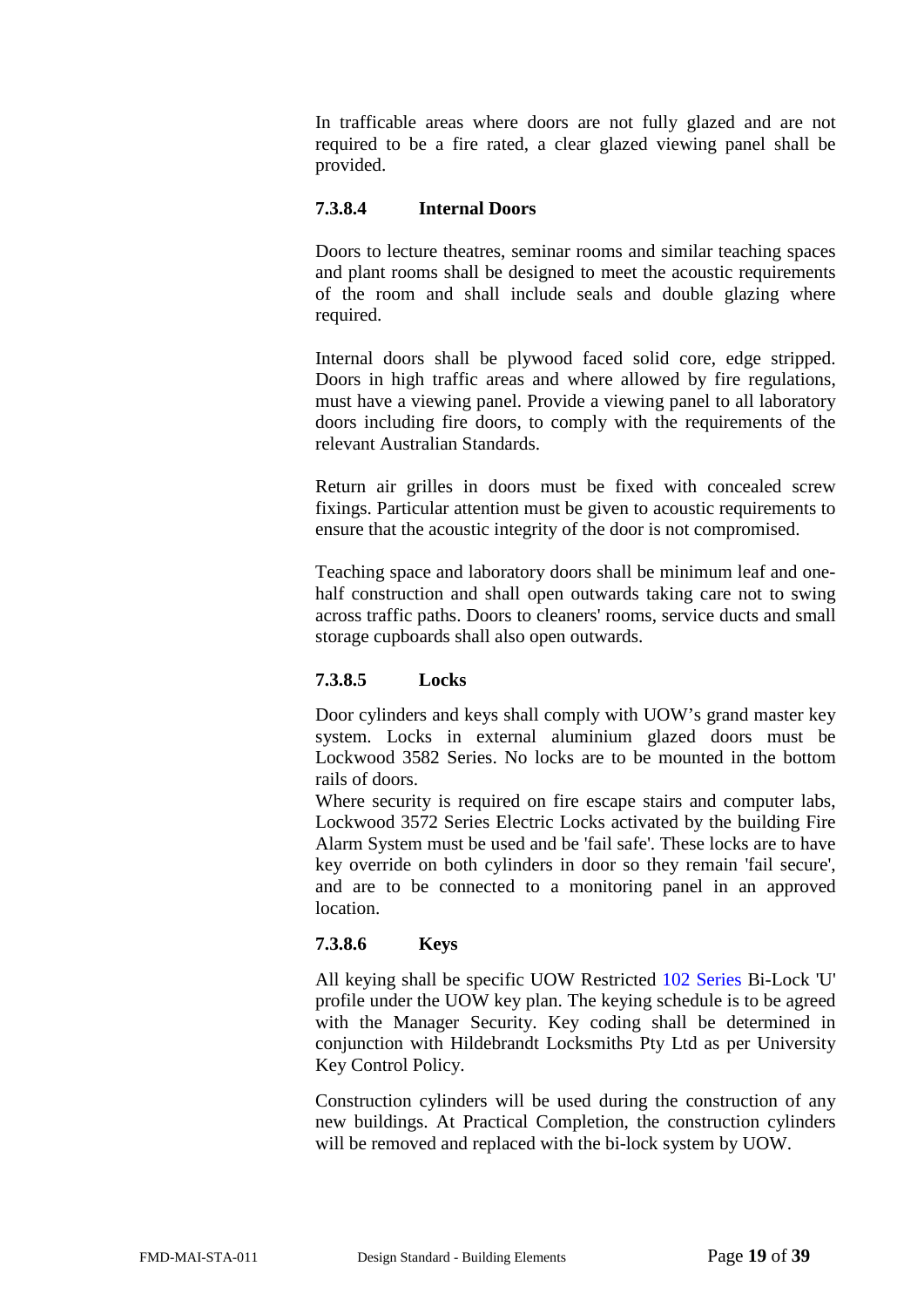The removal and replacement work shall be undertaken by UOW's locksmith and arranged for separately by UOW. Key cylinders shall be stamped with a numbering system provided by the manufacturer.

# <span id="page-19-0"></span>**7.3.8.7 Door Furniture**

Furniture for each lock shall be selected to match its application. Lever type handles shall be used and operationally integrated with the electronic security access control.

### <span id="page-19-1"></span>**7.3.8.8 Push/Pull Plates and Handles**

Push/pull plates and handles shall be installed on all main access doors, where single lever handles are not installed.

### <span id="page-19-2"></span>**7.3.8.9 Door Closers**

Door closers shall be provided to entrance doors, doors with keypads, external doors, internal doors from general office space to public corridors, lecture theatre doors and doors to all teaching spaces, plant-rooms, toilets, air-locks and fire doors.

The type shall be "hold open and delayed action" control. Door closures shall be provided between all air-conditioned zones.

#### <span id="page-19-3"></span>**7.3.8.10 Kick Plates**

Kick plates shall be stainless steel, screw fixed to the outside face of inward opening doors. Where it is likely that the door will be subject to excessive damage the kick plate may be extended to the mid-rail.

#### <span id="page-19-4"></span>**7.3.8.11 Electro Magnetic Hold-Open Devices**

Electro magnetic hold-open devices and sequence closers shall be provided to all fire or smoke barrier doors in high traffic areas which must automatically release the door, allowing closure in the event of any smoke or fire alarm activated at the Fire Indicator Board (refer to Fire Services Design Standard).

# <span id="page-19-5"></span>**7.3.8.12 Door Stops**

Doorstops shall be installed for any door where the door or furniture may strike a wall or other object.

Where a combination coat hook/door stop is not provided, a floor mounted aluminium/rubber doorstop shall be provided.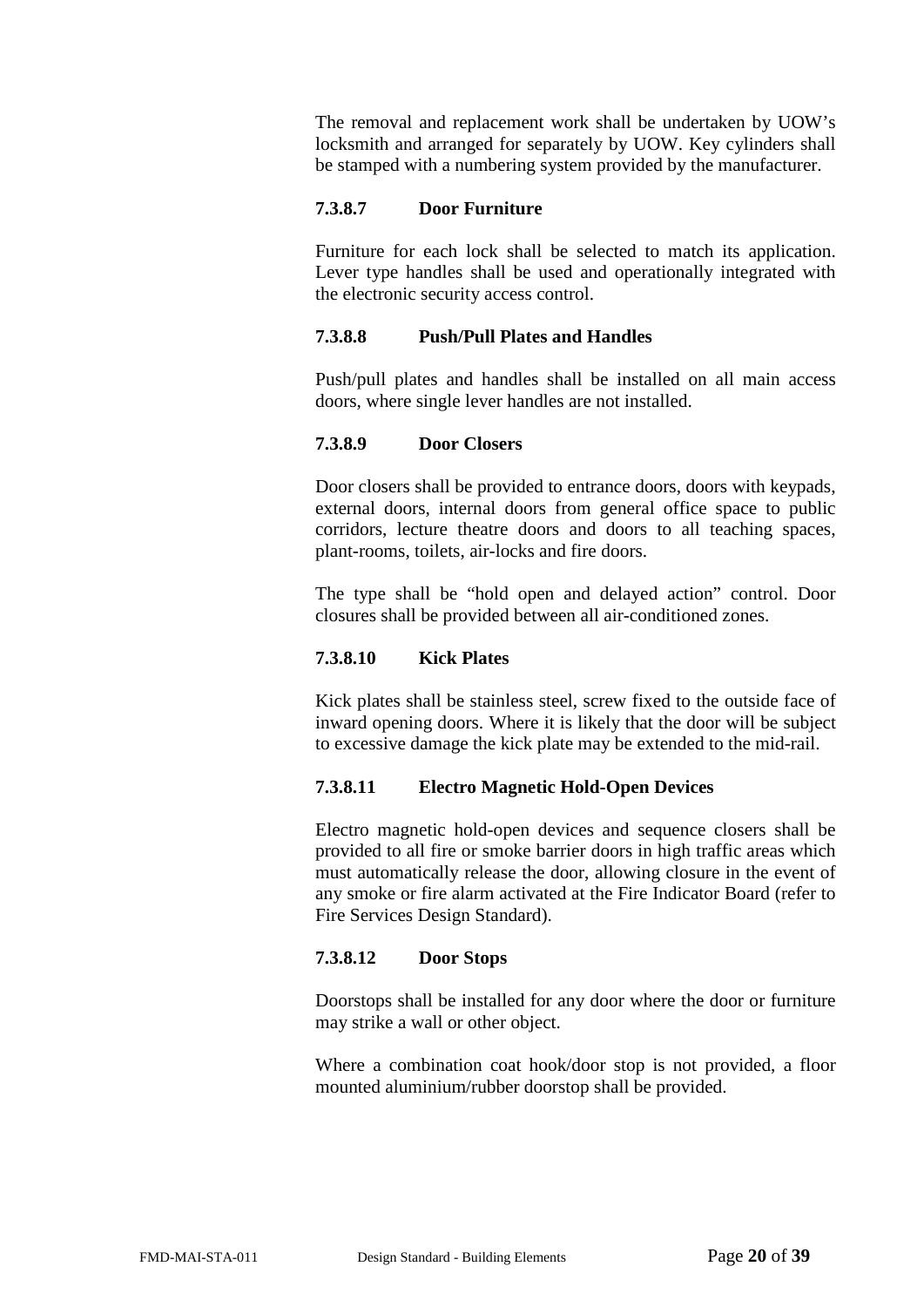# <span id="page-20-0"></span>**7.3.8.13 Toilet Doors and Locks**

Cubicle doors shall be laminated on both sides and on all edges to match proprietary cubicle partitions. Hardware shall be 'Efco' or approved equivalent with stainless steel spring hinges.

Doors leading to fully enclosed sanitary compartments for people with disabilities shall comply with the Building Code of Australia and applicable Australian Standards. In the event that the clear space between the closet pan and the nearest part of the doorway is less than 1.2m, then a readily removable door shall be required.

The removal of the door shall be achieved by means of a 25mm gap between the top of the door and the head of the frame, lift-off hinges and two lifting handles mounted on the outside of the door.

### **7.3.8.14 Acoustic Seals**

Where acoustic seals are required, they shall be recessed into the doorjambs, head and the bottom of the door wherever possible.

### <span id="page-20-2"></span><span id="page-20-1"></span>**7.3.9 Furniture and Fittings**

UOW has a policy of standardising items of furniture and fittings. Design Consultants shall take into account the existing policy in the selection and specification of all items of furniture and fittings.

<span id="page-20-3"></span>Consultants shall ensure that any chairs and other furniture specifics comply with WorkSafe requirements and recommendations. Documentation by the supplier to this effect must be provided with supply.

#### **7.3.9.1 Whiteboards, Pin Boards & Directory Boards**

All whiteboards and pin boards of a fixed type and those of sliding, rotating or special nature required for the project shall be provided.

Directory boards shall generally be provided in foyers and on landings. Designers shall verify the specific requirements of individual users during the conceptual design stage of the project.

Pin boards shall be attached to the wall in the faculty/administration offices and common rooms. Pin boards shall be installed adjacent to the doorframe outside teaching rooms, seminar rooms, computer laboratories, common rooms and laboratories. Lockable pin boards are to be installed to the wall in the lift lobbies.

White boards with pen rails shall be installed in seminar rooms, computer laboratories and teaching spaces.

Notice boards shall be installed adjacent to the doorframe outside faculty/administration offices, common rooms and laboratories.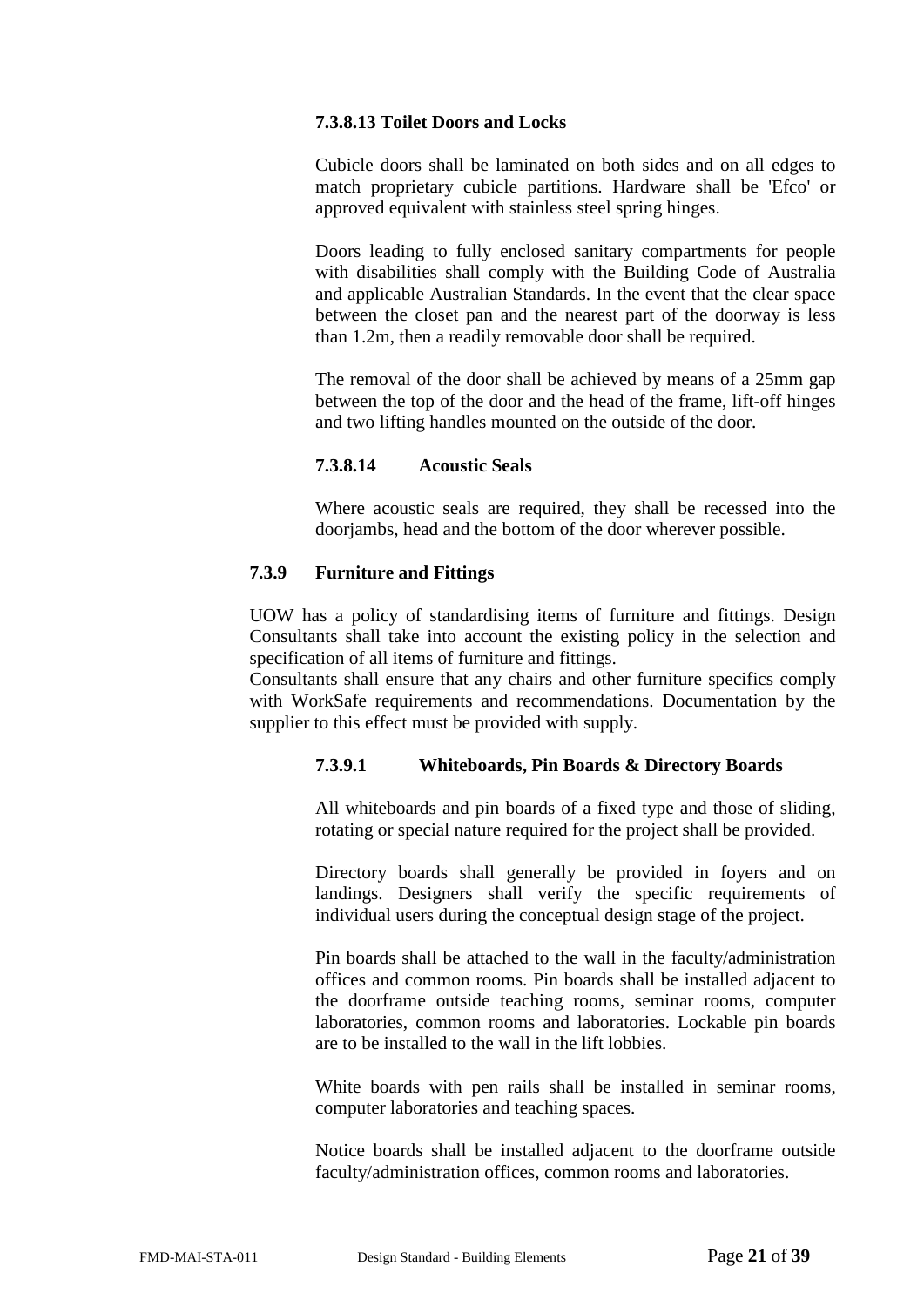Whiteboards shall be sandwich panel of white vitreous porcelain with galvanized steel backing sheet and aluminium edge trim.

All boards must have concealed, secure fixings. These can be either 'Ramset Hollow Wall' or 'Hilti' Cavity anchors.

#### <span id="page-21-0"></span>**7.3.9.2 Bookshelves for Academic Staff or Support Staff**

Where bookshelves are to be fixed to steel studwork partitions, the studwork frame shall be reinforced to support the additional load. Design consultants shall verify specific user requirements during the detailed design stage.

#### <span id="page-21-1"></span>**7.3.9.3 Directory Boards and Room Names**

Provision must be made to allow space for information and directional signage including directory boards in lobbies etc. All signage shall be in accordance with the UOW Sign Standards.

#### <span id="page-21-2"></span>**7.3.9.4 Notice Boards**

At least one lockable noticeboard not less than 3m in length and must be provided in each lobby.

#### <span id="page-21-3"></span>**7.3.9.5 Lecture Theatre Fittings**

Lecterns shall be provided with manual controls for adjusting lighting levels, microphone volumes etc.

#### <span id="page-21-4"></span>**7.3.9.6 Fixed Seating**

Fixed seating with writing tablets shall have upholstered seat pad and back pad. The tablet arms must be constructed to suit both left and right-handed people.

Provision must also be made to accommodate people with disabilities by providing wheelchair spaces. Where writing tablets are provided, the wheelchair user shall be able access the table without assistance.

#### <span id="page-21-5"></span>**7.3.9.7 Toilet Fixtures**

The following shall be provided in all toilet washbasin areas:

- Vanity bench unit with full width mirror
- Coat hooks
- **Paper towel dispenser with built in waste receptacle**
- Hand towel dispenser with waste receptacle
- Soap dispenser over each basin or between every second basin
- General power outlet adjacent mirror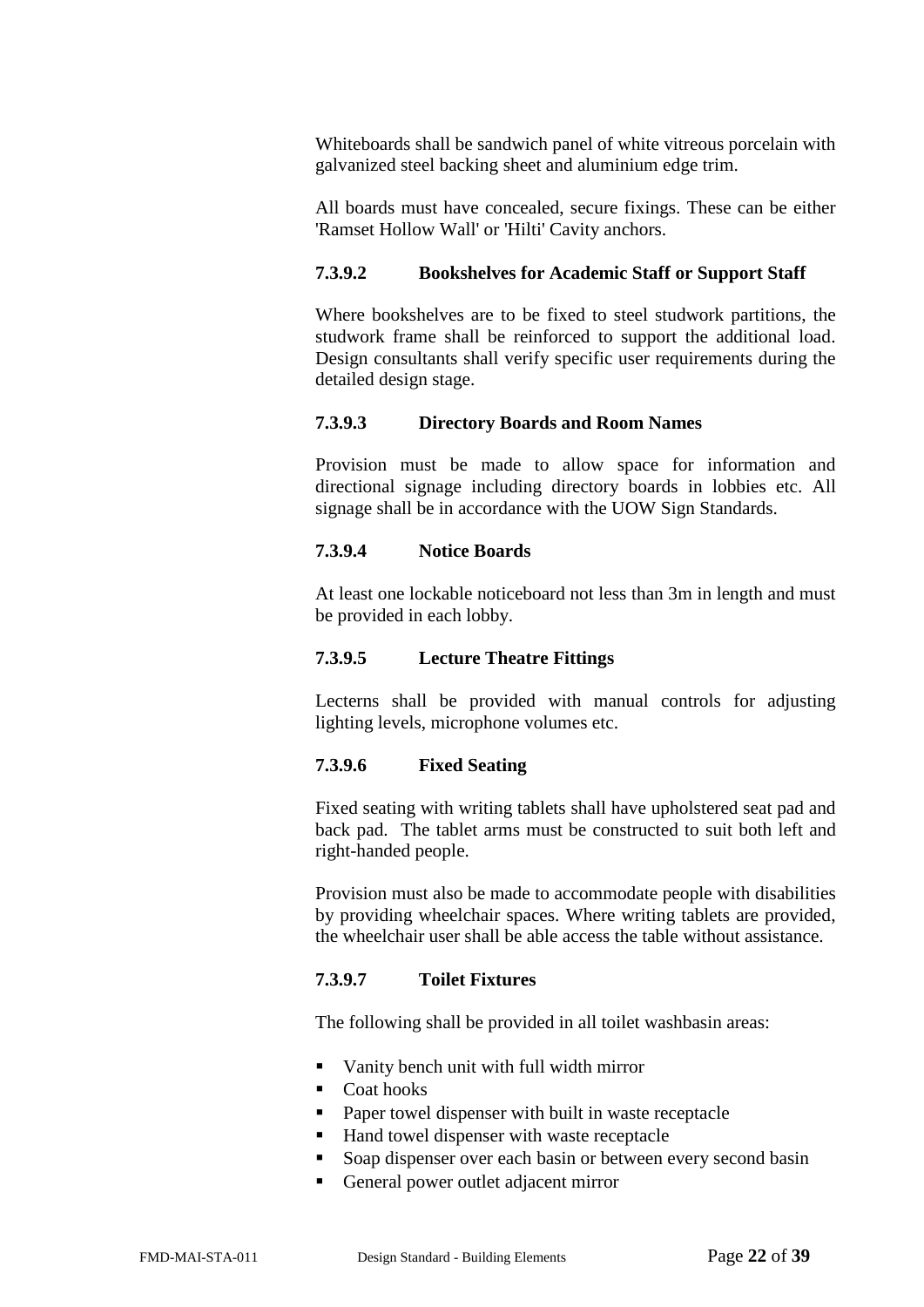$\blacksquare$  Hand driers

In each toilet cubicle, provide:

- Toilet roll holder
- Coat hook (chrome-plated)

In each unisex toilet for people with disabilities provide:

- Grab rails
- **Mirror**
- **Basin**
- **Toilet roll holder**
- Coat hook (chrome-plated)
- Hand drier
- Wall mounted folding baby change table

In each shower recess provide:

- Soap holder to match fittings
- Coat hooks (chrome-plated)
- Fixed bench seat
- Shower screen door

# <span id="page-22-0"></span>**7.3.9.9 Kitchenettes**

In addition to any kitchen provided in a Common Room a small kitchenette shall be provided on each floor. The kitchenette shall contain a sink, hot and cold running water, cupboard, drainer and splashback, space for a refrigerator, microwave and a continuous boiling hot water unit above the sink, a towel rail and one set of drawers with top utensil drawer.

Sink benches shall have a pull out panel dedicated to garbage and capable of holding four plastic containers.

# <span id="page-22-1"></span>**7.3.8.10 Common Room Kitchens**

Common room kitchens shall be fitted with an approved dishwasher, a microwave and a continuous boiling water unit over the sink.

Common Room bench tops and service counters shall have laminated bench tops and coved splashbacks. In areas for dirty cup return, stainless steel tops and drip trays with drain incorporated into bench top and a hand towel rail must be provided. When provided in carpeted areas, sink areas must be surrounded by an area of impervious flooring.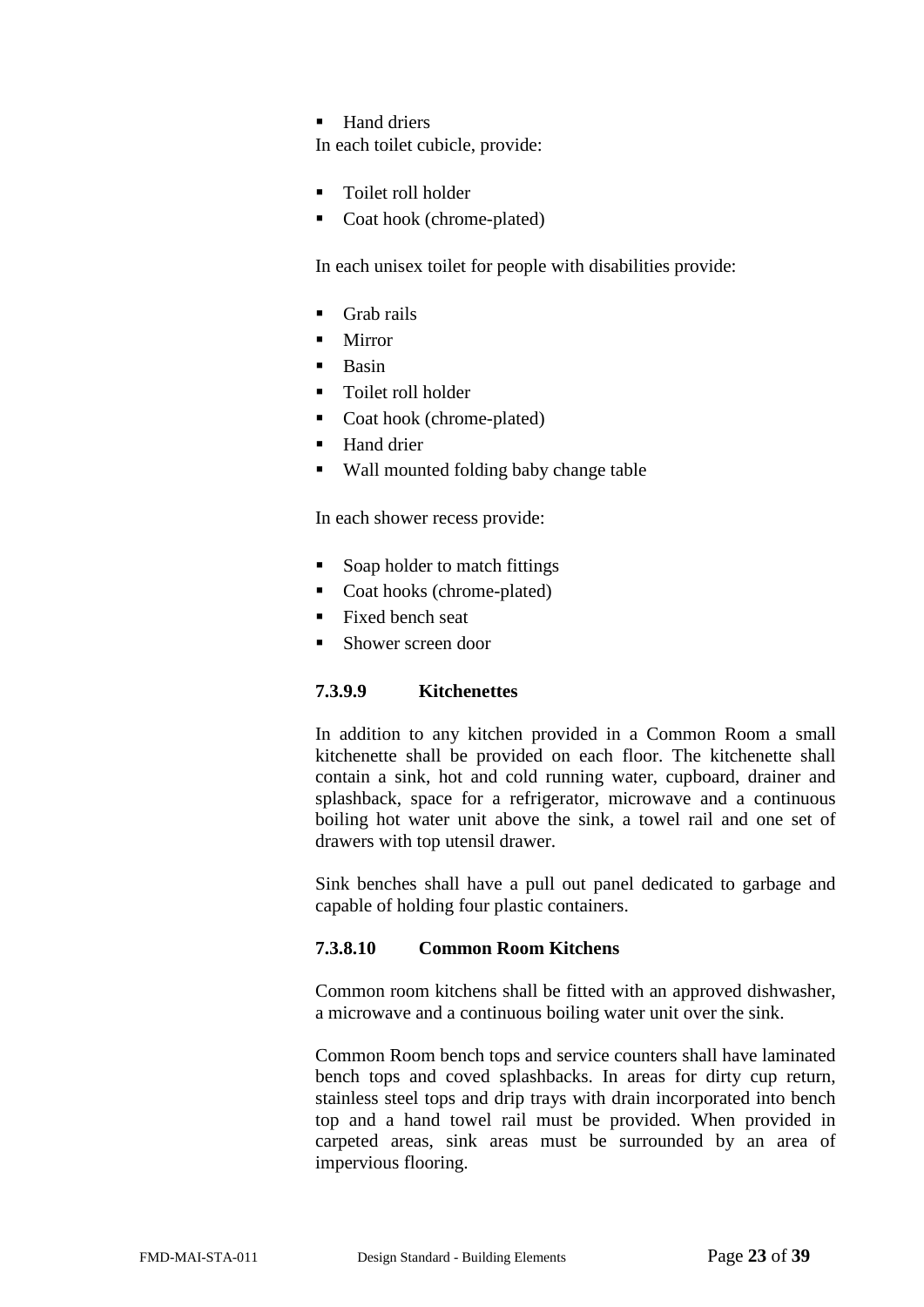# <span id="page-23-0"></span>**7.3.9.11 Chilled Water Drinking Fountains**

One chilled water drinking fountain with cup filler shall be provided on each floor level and one additional drinking fountain accessible to people with disabilities shall be provided to each floor level.

#### <span id="page-23-1"></span>**7.3.9.12 Furniture**

Furniture shall generally be free standing to provide maximum flexibility. The use of built-in furniture must therefore be approved by UOW during the detailed design stage.

Built-in furniture such as cupboards and laboratory benches shall be provided. All built-in furniture units shall have a recessed base finish in black, satin laminate.

Where abutting walls, provide an integral splash back not less than 150mm high caulked to the wall. All cupboards and drawer units where required must be lockable. All built-in furniture, other than in laboratories, must have an approved finish.

Laboratory furniture shall comply with the relevant Australian Standard for the type of laboratory usage.

### <span id="page-23-2"></span>**7.3.9.13 Furniture and Equipment provided by UOW**

The University will provide the following items of loose furniture unless otherwise specified:

- **Desks**
- Chairs (All Types
- Returns
- Lateral Filing Units
- Coffee Tables
- **Light Desks**
- **Laboratory Stools**
- **Beds**
- Filing Cabinets
- General Purpose Tables
- **Refrigerators**
- Stationery cupboards
- Hat and coat cupboards
- **Lockers**
- $\blacksquare$  Microwave ovens

The University will also provide all computers, percolators, cutlery/crockery, and scientific equipment unless otherwise stated. Consultant design drawings shall clearly identify all furniture and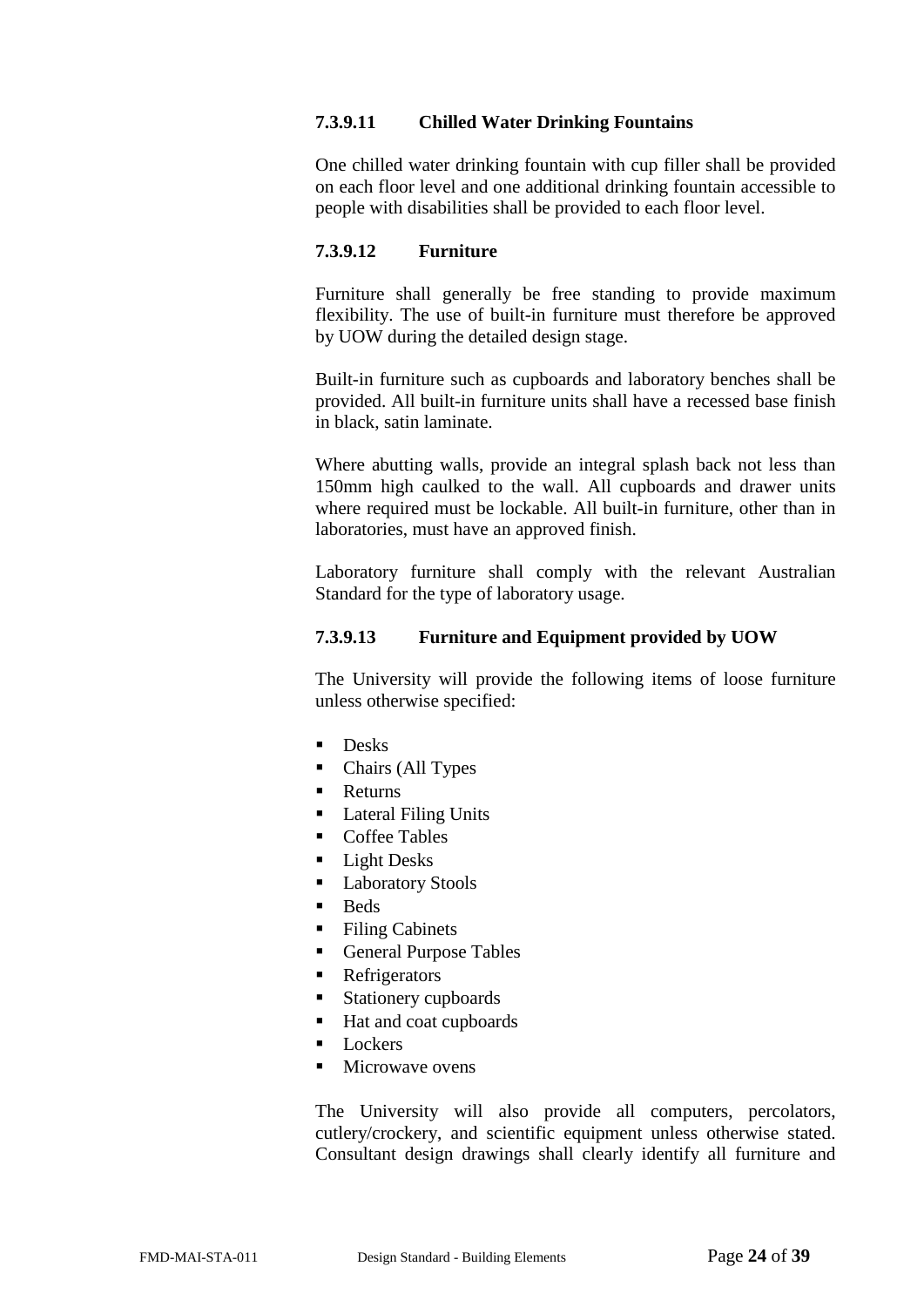equipment requirements noting, as applicable, all items that are to be supplied by UOW.

Schedules listing types, finishes and quantities required shall be produced at an early stage of the detailed design to enable UOW to purchase the required items.

All electrical or electronic equipment housed inside joinery units shall be adequately ventilated.

# <span id="page-24-0"></span>**7.3.9.14 Compactus**

Compactus units, incorporating shelving or hanging rails, shall be supplied and installed as specified. Consideration shall be given to the structural design and capacity of the floor required to support compactus storage units.

# <span id="page-24-1"></span>**7.3.9.15 Curtains and Blinds**

Confirm requirements for the provision of curtains and blinds during the conceptual design stage.

# <span id="page-24-2"></span>**7.3.9.16 Projection Screens**

Projection screens for slides, overhead projection or film shall be provided in all seminar, classroom and lecture theatres as part of the Contract. Projection screens shall be installed such that the concurrent use of whiteboards in a room is not unduly impeded.

# <span id="page-24-3"></span>**7.3.9.17 Works of Art**

The design of all public areas and meeting rooms shall be suitable for the display of the University's Art Collection. Liaison should occur during the detailed design stage with the UOW Curator to designate gallery areas.

The following requirements apply to such areas:

- Designated walls in display or gallery areas should receive no direct sunlight.
- Walls generally should be free from obstructions, switches, ducts and the like to maximise the available surface area and be finished in an appropriate surface and colour.
- Lighting in designated gallery areas should provide an even illumination of walls where artworks will be displayed.
- Where incandescent lighting such as spotlights or wall washers are used, they should be dimmable to allow adjustment of the lighting level between 50 lux for works on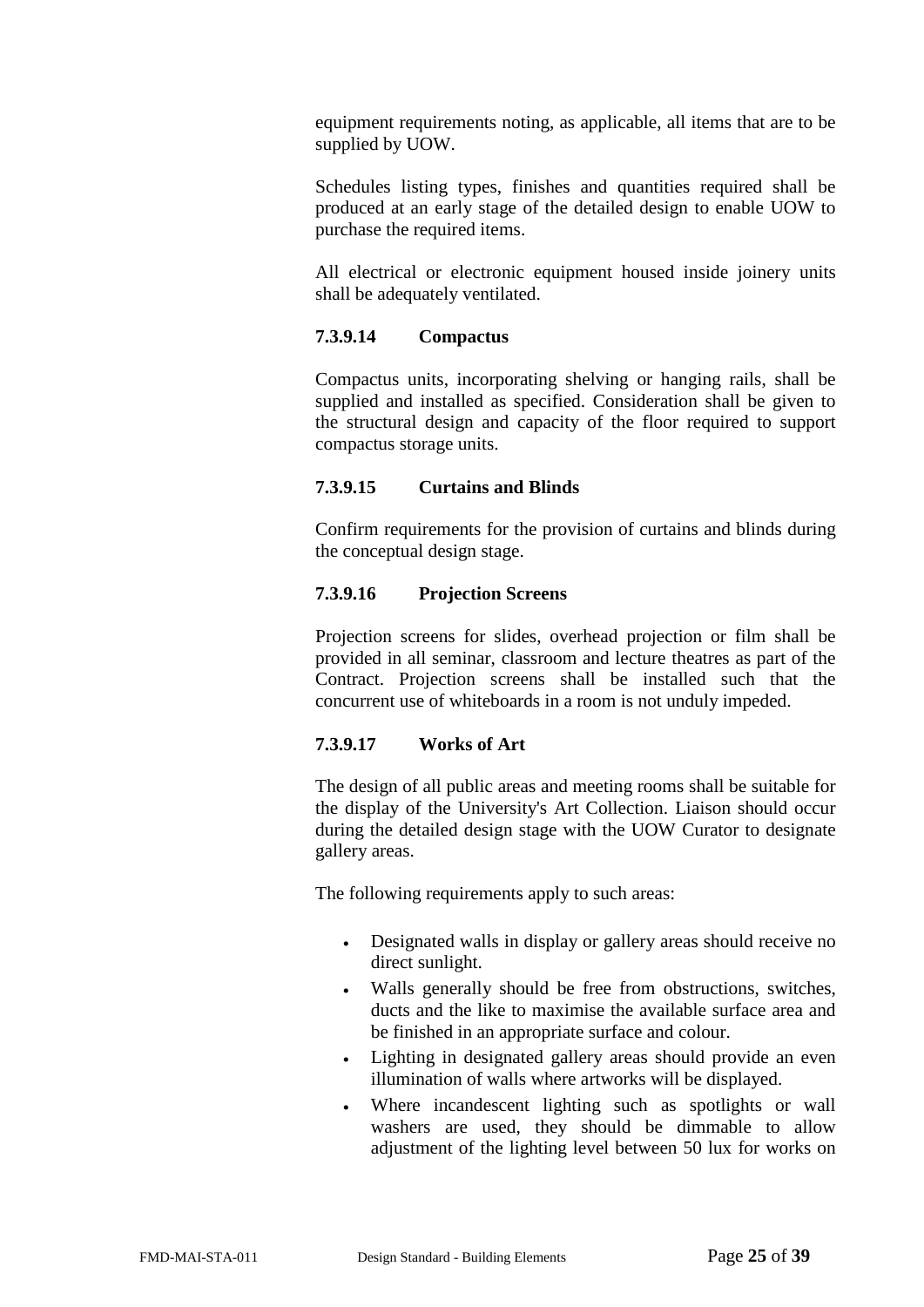paper and 150 lux for works on canvas. Where spotlights are used, they must be at least 2 metres from walls.

- Where fluorescent lighting is used, such lighting must use low UV fluorescent lamps or have lamps fitted with UV absorbing polyester sleeves.
- Where UOW art works are to be located, provide hanging tracks to the length of the wall.

The UOW Curator must be consulted at an early stage on all projects where UOW artworks are proposed or located. This is essential to ensure that adequate arrangements are made to place artworks appropriately and to protect and/or relocate any affected artworks.

#### <span id="page-25-0"></span>**7.3.9.18 Workstations**

Where workstations are required, they must be supplied with all required services including adequate lighting, power and data and communication connections (refer to ITS).

All workstations shall comply with all WorkCover requirements and recommendations.

#### <span id="page-25-1"></span>**7.3.10 Disabled Access**

The designer shall ensure that provisions for access for people with disabilities are taken into consideration in the design and selection of all building elements.

New buildings shall comply with the requirement for access and egress for disabled persons specified in the Building Code of Australia.

Where existing buildings undergo minor refurbishments that do not require mandatory compliance with the BCA, the designer shall endeavour to provide adequate disabled access provisions where possible.

The designer shall also ensure that other legislation which is relevant to the new or refurbished area such as OH&S is also considered. In many cases the provision of access and egress requirements are not mandatory under local government act, however they are mandatory under other legislation.

#### <span id="page-25-2"></span>**7.3.11 Service Paths**

The designer shall ensure that all new buildings are designed with adequate services paths for each building element and building service (also refer to the building services design standards).

The service paths shall be designed for logical use and run vertically and horizontally throughout the building. Provision for easy access shall be a key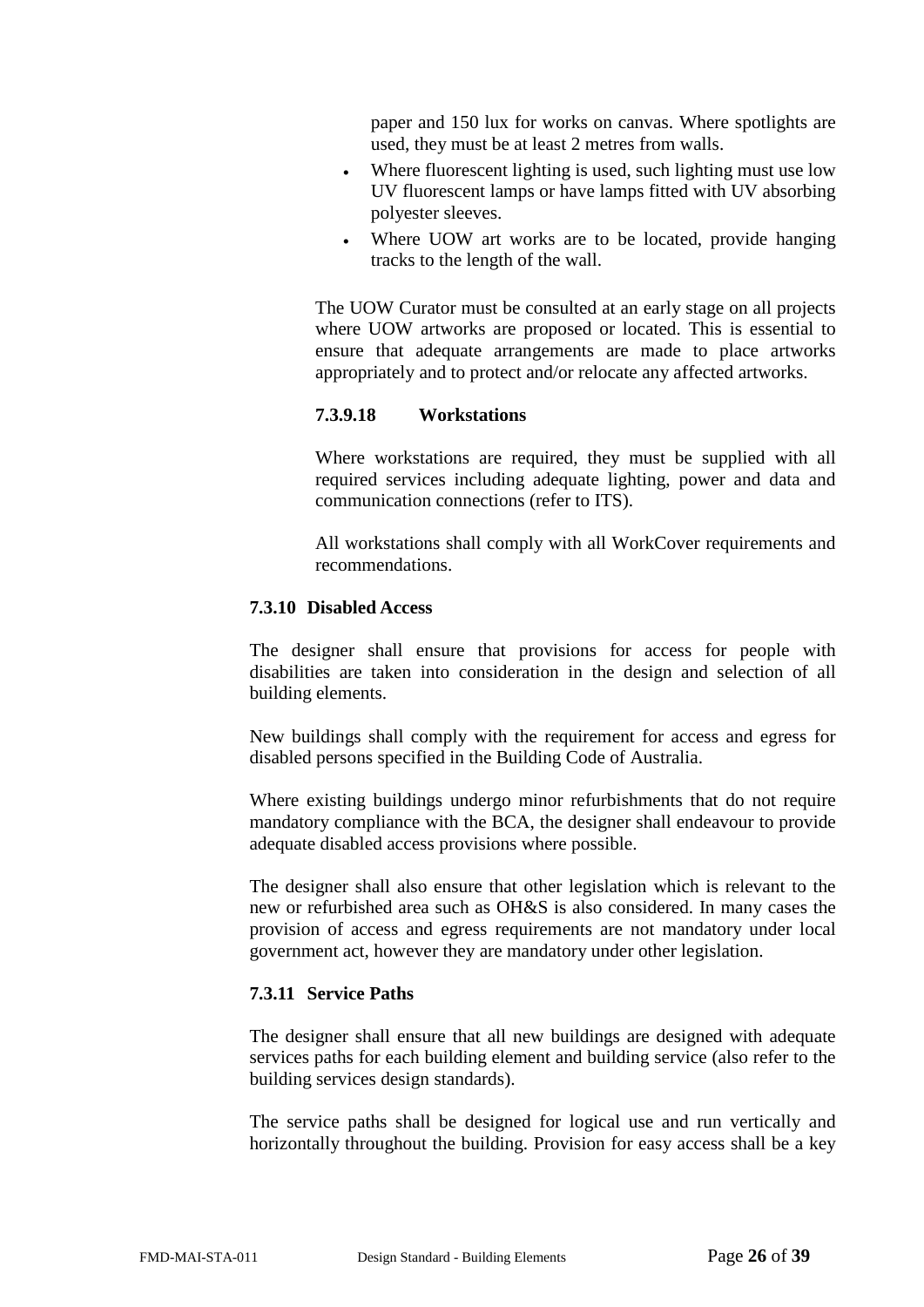design objective for future maintenance and the addition of new services and removal of redundant ones.

The total space allowed for service paths shall be commissioned with a minimum 50% spare capacity. As-installed drawings shall show all service paths including any provided for future usage that are not currently in use.

Where required adequate separation between services must be maintained and appropriate labelling attached.

# <span id="page-26-0"></span>**7.3.12 Internal Signage**

### **General Guidelines**

Directional signs need to be obviously identifiable and should be placed in areas where a person reaches a decision point. They should be situated so that they do not cause obstruction and are well lit. Signs are difficult to identify and read if they are positioned against a background of low-level sunlight or artificial light.

Fixing a sign at eye level with easy access for close viewing is an advantage for all.

The legibility of signs is improved for people with low vision if light coloured lettering is set on a dark background.

To minimise glare, avoid reflective glass and ensure that the sign has a matt surface.

Tactile signs (such as embossed letters, raised pictograms and direction arrows) should only be used where they can be easily reached (1200 - 1600mm from floor).

If special signage such as Braille, tactile/raised text and large print signage is intended for visually impaired people, then reference should be made to the Building Code of Australia - 2007 (Section D3.6), Australian Standards AS1428.1 - 2001 and AS1428.2 - 1992.

#### **Door Signage**

Door signs denoting the purpose and/or allocation of the room are to be as follows:

• Signs are to be made of aluminium extruded rails containing silver grey laminated plastic panels of either 495 x 37mm for a single row of text or 495 x 50mm where two lines of text are required. If more than 2 rows of text are needed then multiple panels, or a taller custom-made rail and panel may be used, using the same colours and materials. All door signs shall be 495mm wide.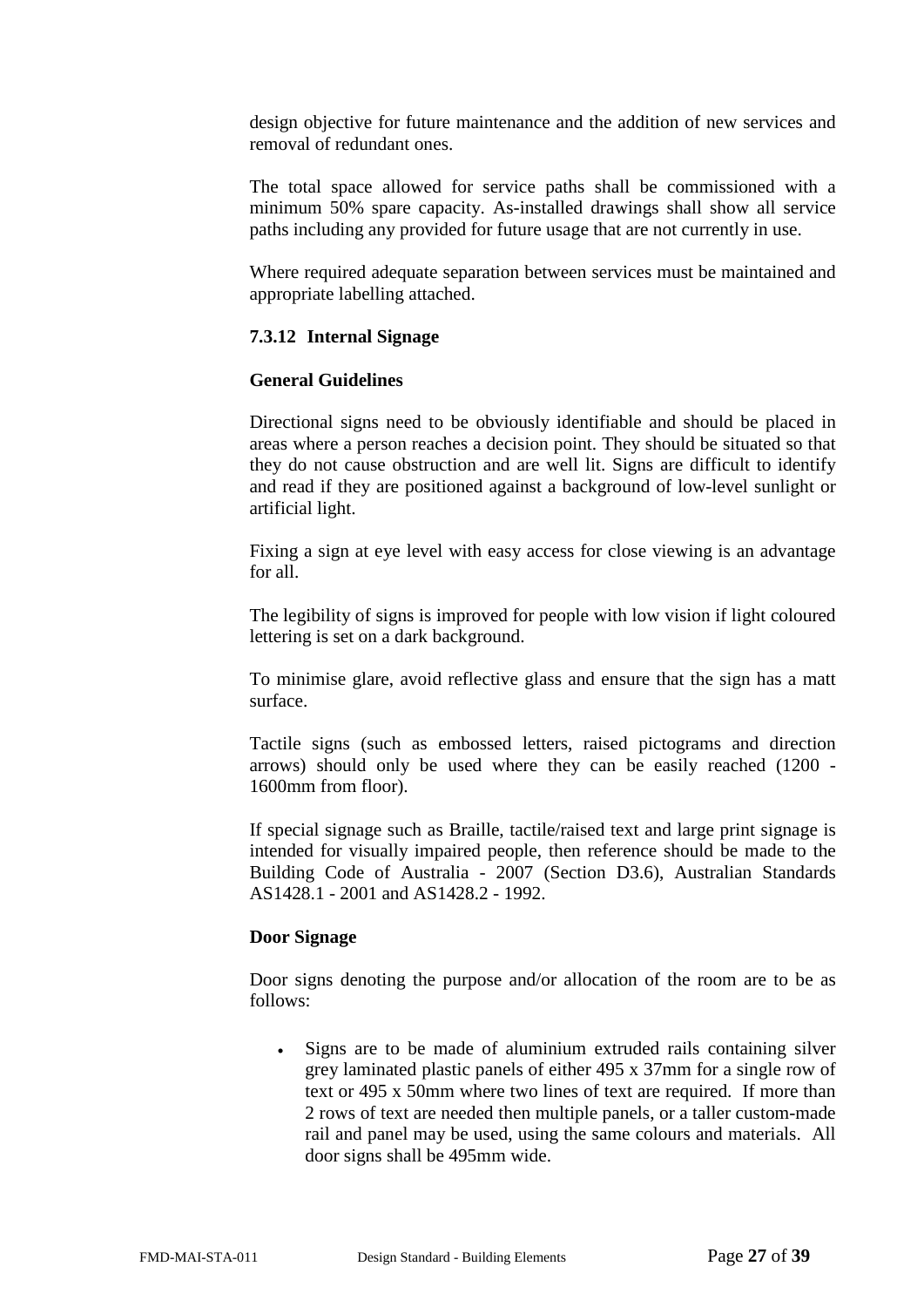• Lettering is to be black, using the "Futura #2 medium urw" font. Letters must be 20mm high for a single line sign, or 17.5mm high for multi-line signs. The width of characters may be compressed to enable more characters across a line, up to a maximum compression of 1.6:1. They may not be expanded in width from the standard font.

The sign panel is divided into two sections by a vertical line 90mm from the left edge.

- The left section is to contain the room number.
- The right section is for the name and title of the occupant, or the name or use of the room.
- Text within each section is centre aligned

If multiple sign panels are used on one door, the room number section should be included on each panel, but the room number should only appear on the bottom panel.

### **Examples of Door signs:**



Signs are to be attached central to the door with the lower edge of the lowest panel 1600mm above floor level.

Where signs need to be visible from the outside of the room when the door is latched open (e.g. for lecture theatres), it may be appropriate to mount the door sign on the lintel immediately above the door or on the wall beside the door (at a height of 1600mm).

<sup>&</sup>lt;sup>1</sup> Note that these signs have been photographed in different lighting situations from close proximity. They are in reality all the same shade of grey and perfectly straight.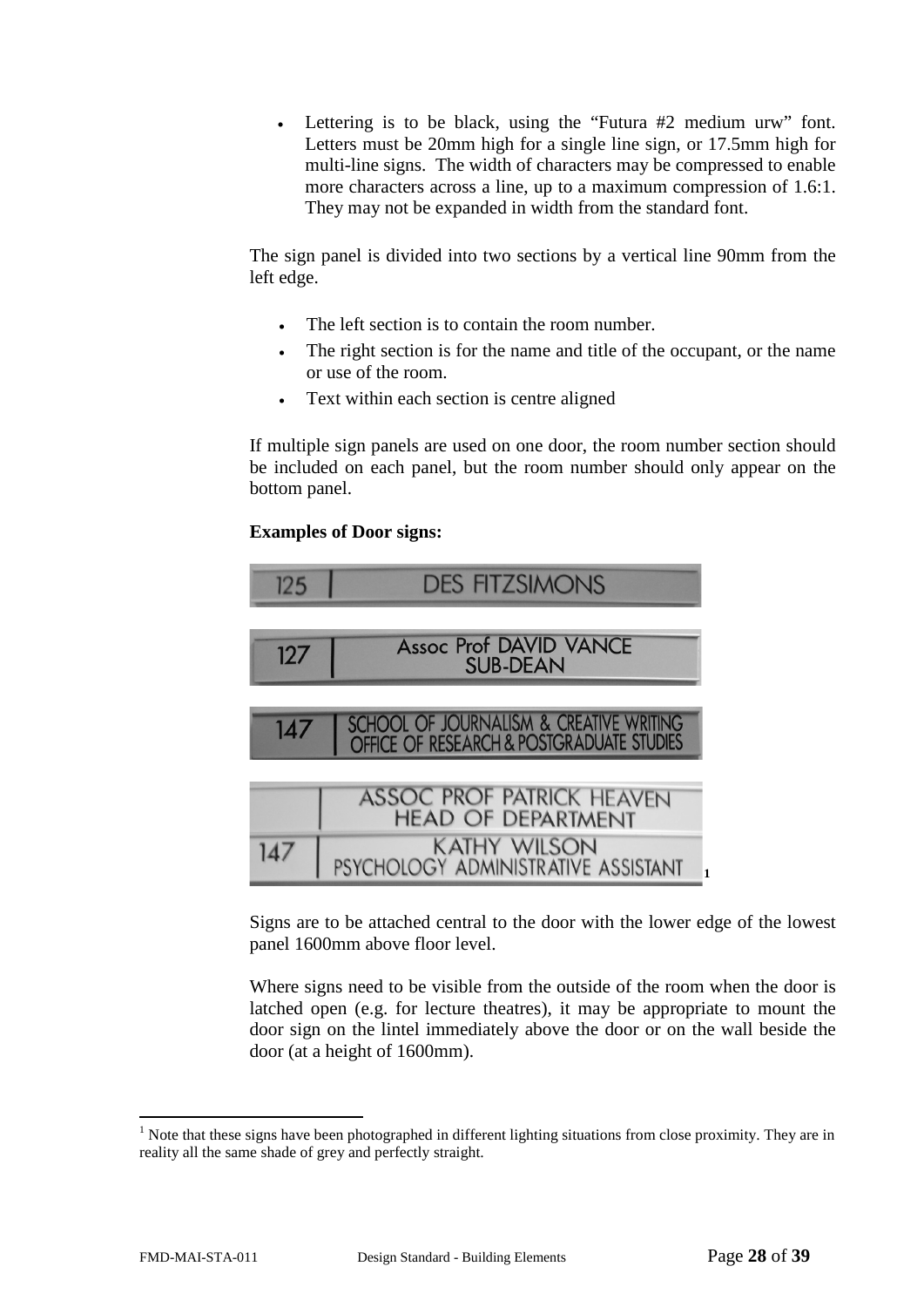# **Safety Signs**

Safety signage must comply with the current Building Code of Australia Design Standards (e.g. refer BCA 2007 Volume 1 Sections D2.23, E4.5, E4.6 – noting that this may be an incomplete list of references and the document may be superseded).

Fire Hydrant and other emergency facility signs require 50mm high lettering in panels matching the design used for doors (as described above).

### **External Signs**

For external buildings signs (building names, safety signs, no smoking, etc) the lettering must be black and sized appropriately. Fonts may be chosen from:

- Helvetica medium;
- Helvetica medium condensed; or
- Trade Gothic (the University corporate font).

External signage and entrances should be clearly visible at night if the building is used after dark.

#### **Temporary Signage**

To maintain a consistent appearance, all temporary signage is to be arranged through FMD, or its preferred contractor.

Temporary signage fonts, colours and sizes may vary from the above standards, according to the desires of the requestor. However, the signwriter reserves the right to seek formal University approval should there be any concern.

#### <span id="page-28-0"></span>**7.3.13 Room Numbering**

The University has an established system for allocation of room numbers which shall be adopted from the developed sketch plan stage.

The principles are as follows:

#### **General**

- The first character of the room number shall define the floor level.
- The next 2 or 3 characters shall define the room number within the floor  $-2$  characters generally, but 3 if it is likely there will be more than 100 rooms on the floor.
- For example rooms on the ground floor would be numbered G01, G02, etc. Rooms on the first floor would be numbered 101, 102, 103, etc (or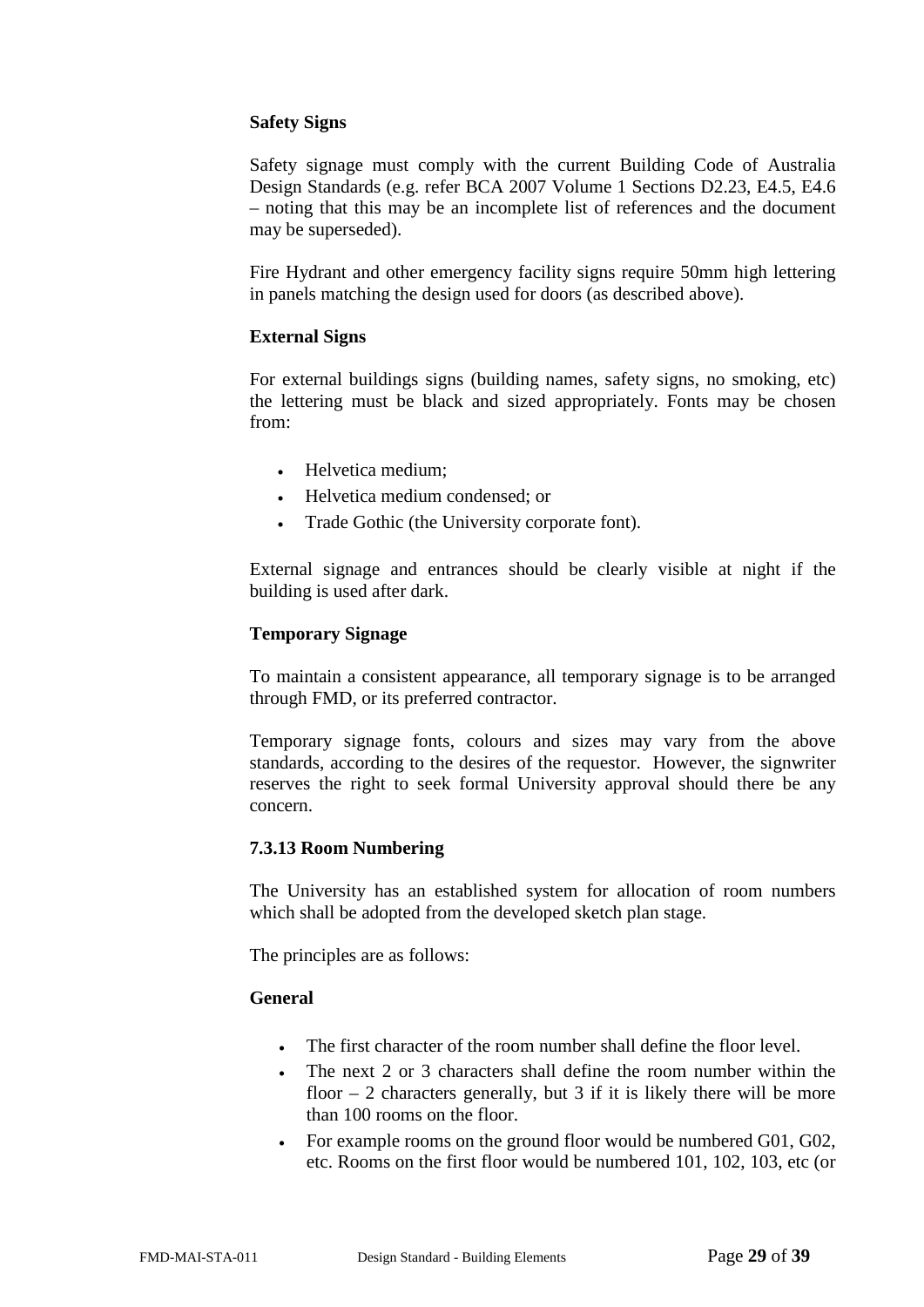if more than 100 rooms on the floor G001, G002, …1001, 1002, 1003, etc.)

The first room number should be allocated to the first usable space encountered on entry through the main entrance of the building, and each successive number should be allocated to each room in the order they would be encountered when following the corridor. Where multiple corridors are encountered, the leftmost path would be numbered first. Where two rooms are encountered simultaneously, the leftmost would be numbered first.

#### **Sub-Rooms**

- Where rooms are accessed indirectly through another room, or might otherwise be considered as annexes of a larger room, they may be given the same room number with an alphabetic suffix, e.g. Room 204 may have two smaller rooms adjoining it called 204A and 204B.
- This numbering may also apply should a room be subsequently divided into two or more rooms, to avoid having to renumber other rooms on the floor.
- Where parts of a room are used for distinctly different purposes and there is a need to define these separate areas, such as a library room with computer desks in one area and book shelves in another where utilisation studies are aided by the differentiation, parts of the room may be given separate identities. Suffixes from the end of the alphabet are used for this. The larger part of the room retains the main room number, e.g. 142, while the other sections are identified as 142Z, 142Y, 142X, etc. As this identification is for administrative purposes, these suffixes will generally not appear on signage.

#### **Corridors**

- Corridors shall generally be numbered with the last number available in the room number sequence, e.g. G99, 2999.
- If large areas of corridor may be used for other purposes than merely accessing rooms (e.g. for tea-making facilities, function areas, public seating, etc), then the sections of the corridor may be identified using the general corridor number with a suffix from the end of the alphabet. (e.g. G99Z, G99Y, etc). It would be unlikely that these suffixes will appear on signage**.**

#### **Toilets, Plant-rooms, etc.**

• Toilets and smaller purpose built storerooms, cleaners rooms etc., are numbered differently. They start with the floor number, but the second character defines the type of room and subsequent numbers separate them. These numbers are only to be used for small, purposebuilt rooms that are unlikely to change in purpose for the life of the building. If the purpose of a room could conceivably change from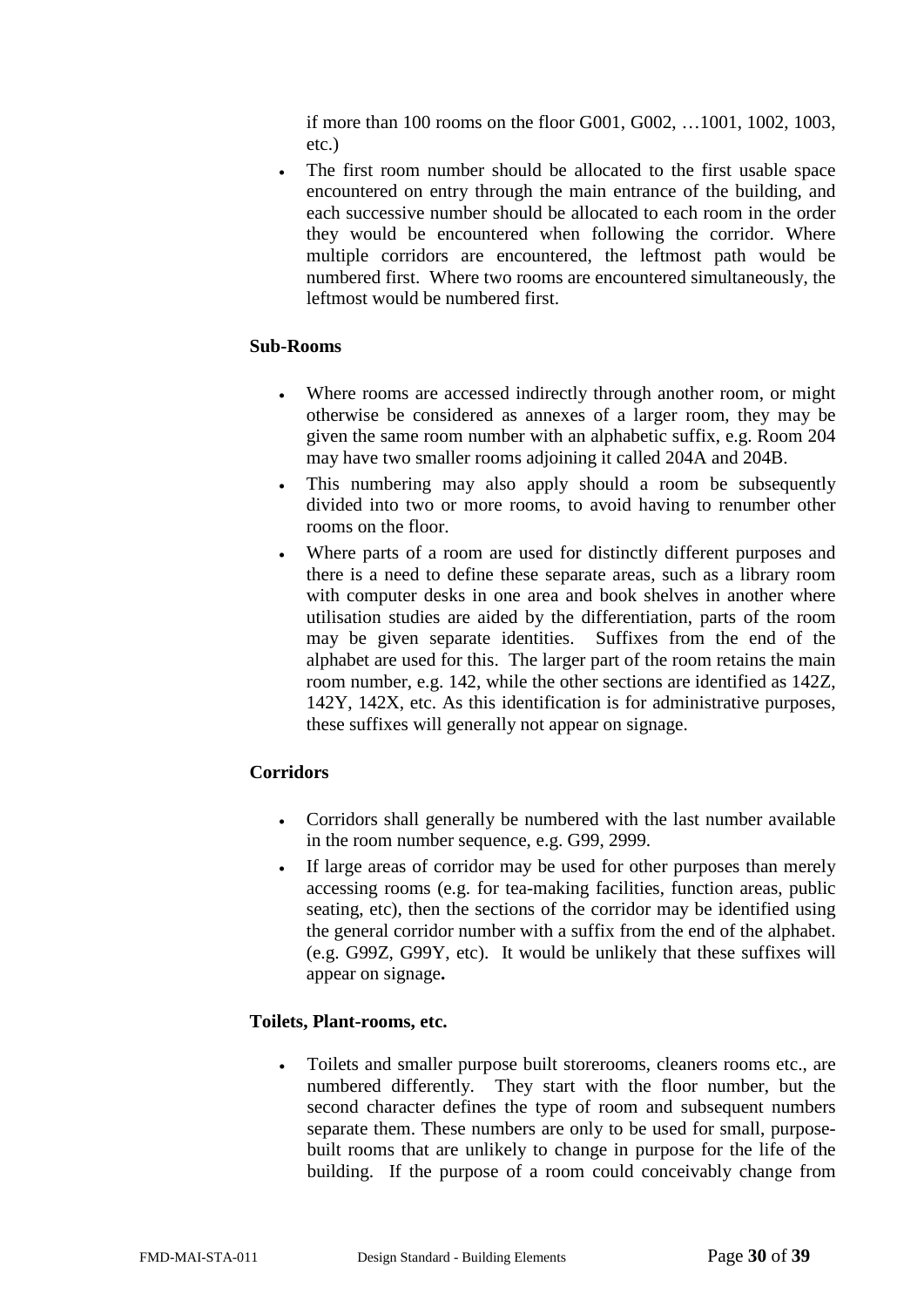year to year then the generic numbering system defined above should be used.

- "T" is for Toilet (e.g. GT1, 1T1, 1T2, etc).
- "S" is for Storeroom (e.g. GS1, 3S2).
- "P" is for Plant room (e.g. 1P1, 1P2).
- "C" is for Cleaners room (e.g. 2C1, GC2).
- "K" is for Kitchenette (e.g. 3K1).

#### **Room Number on Doors**

- All rooms that are given a room number in the above schema (with the exception of corridors) must have their number attached to all doors (or doorways) leading into the room.
- Room numbers may be attached to the door as part of regular door signage (as defined in 7.3.12 above, or they may be on silver grey 37mm high laminated plastic in 25mm black lettering attached near the top hinge-side corner of the door. See examples (with barcodes on) below.

#### **Barcode Labels on Doors**

A likely future is that we will use bar-code labels to assist in the mechanical identification of rooms for such things as asset management and room utilisation studies. The ideal location of such labels is on the same small laminated plastic panels attached on the top hinge-side corner of the door, used where no regular door sign exists.



Note that space should be left for bar-code labels of up to 40mm width to be added on the left or right of the text (as shown in photos).

Bar-code labels should not be attached to regular door signs (in the middle of the door) for aesthetic reasons. Where bar-code labels are to be added to doors with regular signage, the same style of laminated plastic panels, as above, should be used (at the top, hinge-side) to receive the bar-code label. This is to make it easier to remove and replace the label should the door be repainted.

#### **Changes to Room Numbers**

• Room numbering is used for several important identification purposes and any changes to room numbers must be accompanied by updates to all of the following: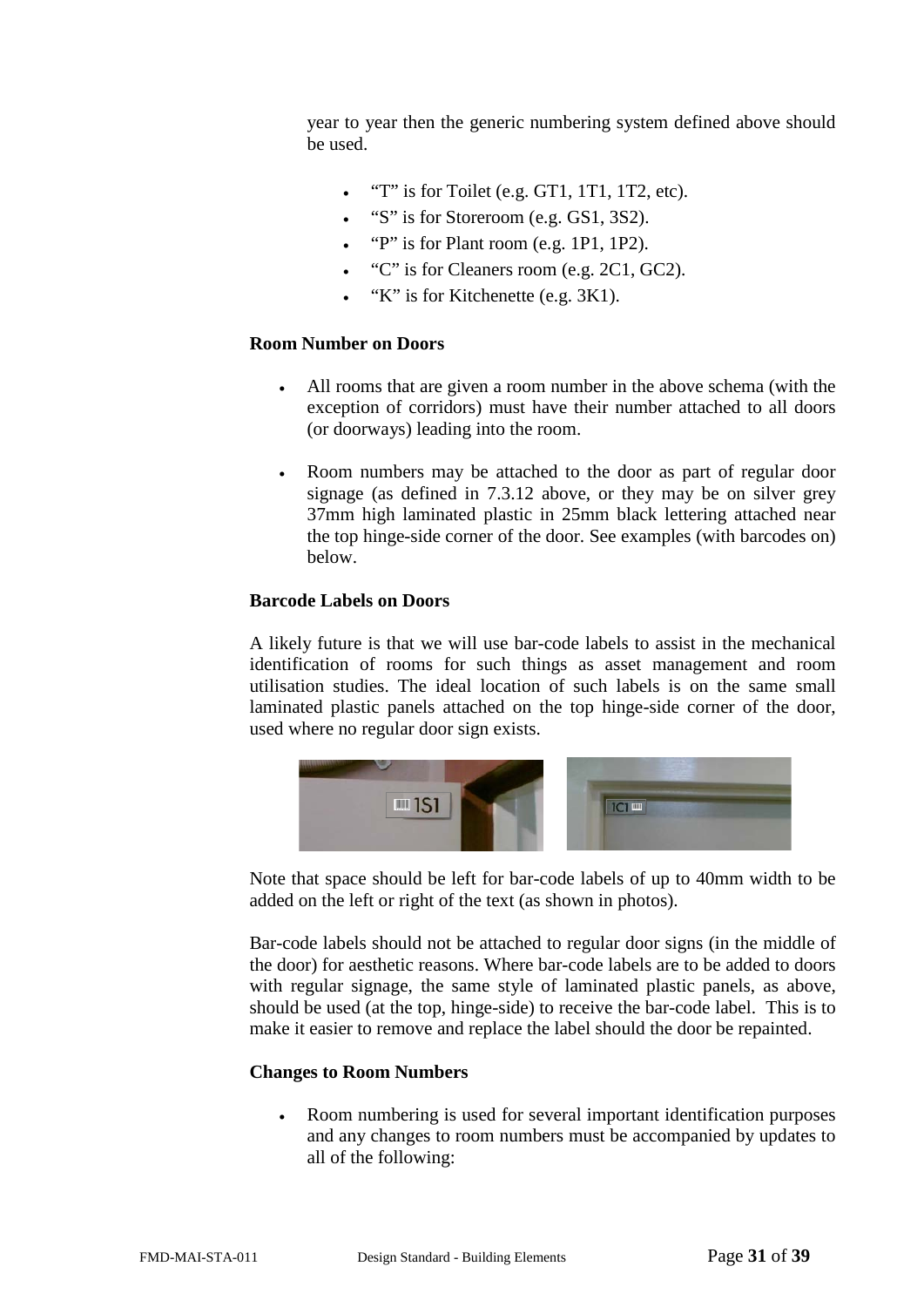- <sup>o</sup> Smoke detectors 'descriptors' located in the Fire Panel software program.
- <sup>o</sup> Electrical schedules within DB boards.
- <sup>o</sup> Emergency lighting and exit signs software.
- <sup>o</sup> The fire block plan located at the fire panel.
- <sup>o</sup> Essential services master documentation in Facilities Management Division (FMD).
- <sup>o</sup> Door signage.
- <sup>o</sup> FMD Floor Plans.
- The overriding concern for room numbering and the building systems is to ensure that emergency systems are able to direct emergency services quickly to correct locations.

# <span id="page-31-0"></span>**7.4 STANDARDS**

The design shall comply with the latest versions of all relevant codes and standards in force at the time of specification. Table 7.1 below contains a list of the relevant codes and standards.

| <b>Issuing Body</b>                       | <b>Document</b><br><b>Number</b> | <b>Title</b>                                                                                           |
|-------------------------------------------|----------------------------------|--------------------------------------------------------------------------------------------------------|
| <b>Australian Building</b><br>Codes Board | <b>BCA 2006</b>                  | Building Code of Australia                                                                             |
| Standards Australia                       | AS 1428.1                        | Design for access and mobility                                                                         |
| Standards Australia                       | AS 3084                          | Telecommunications installations - Telecommunications,<br>pathways and spaces for commercial buildings |
| Standards Australia                       | AS 3080                          | Telecommunications installations - Generic cabling for<br>commercial premises                          |
| Standards Australia                       | AS 3000                          | Electrical installations                                                                               |
| Standards Australia                       | AS 2713                          | Lighting and the visual environment for screen based tasks                                             |
| Standards Australia                       | AS 1680                          | Interior lighting                                                                                      |
| Standards Australia                       | AS 2466                          | Guide to the design of microform workstations                                                          |
| Standards Australia                       | AS 2946                          | Suspended ceilings, recessed luminaires and air diffusers                                              |
| Standards Australia                       | <b>AS/NZS 2785</b>               | Suspended ceilings - design and installation                                                           |
| Standards Australia                       | AS 2358                          | Adhesives                                                                                              |
| Standards Australia                       | AS 3958.2                        | Selection of tiling system                                                                             |
| Standards Australia                       | AS 3958.1                        | Guide to the installation of ceramic tiles                                                             |
| Standards Australia                       | AS 1385                          | Textile floor coverings - Metric units and commercial<br>tolerances for measurement                    |
| Standards Australia                       | AS 2454                          | Textile floor coverings - Definitions, terminology and structure<br>classification                     |
| Standards Australia                       | AS 2455                          | Textile floor coverings - Laying practice                                                              |
| Standards Australia                       | AS 1884                          | Floor coverings - Resilient sheet and tiles - laying and<br>maintenance                                |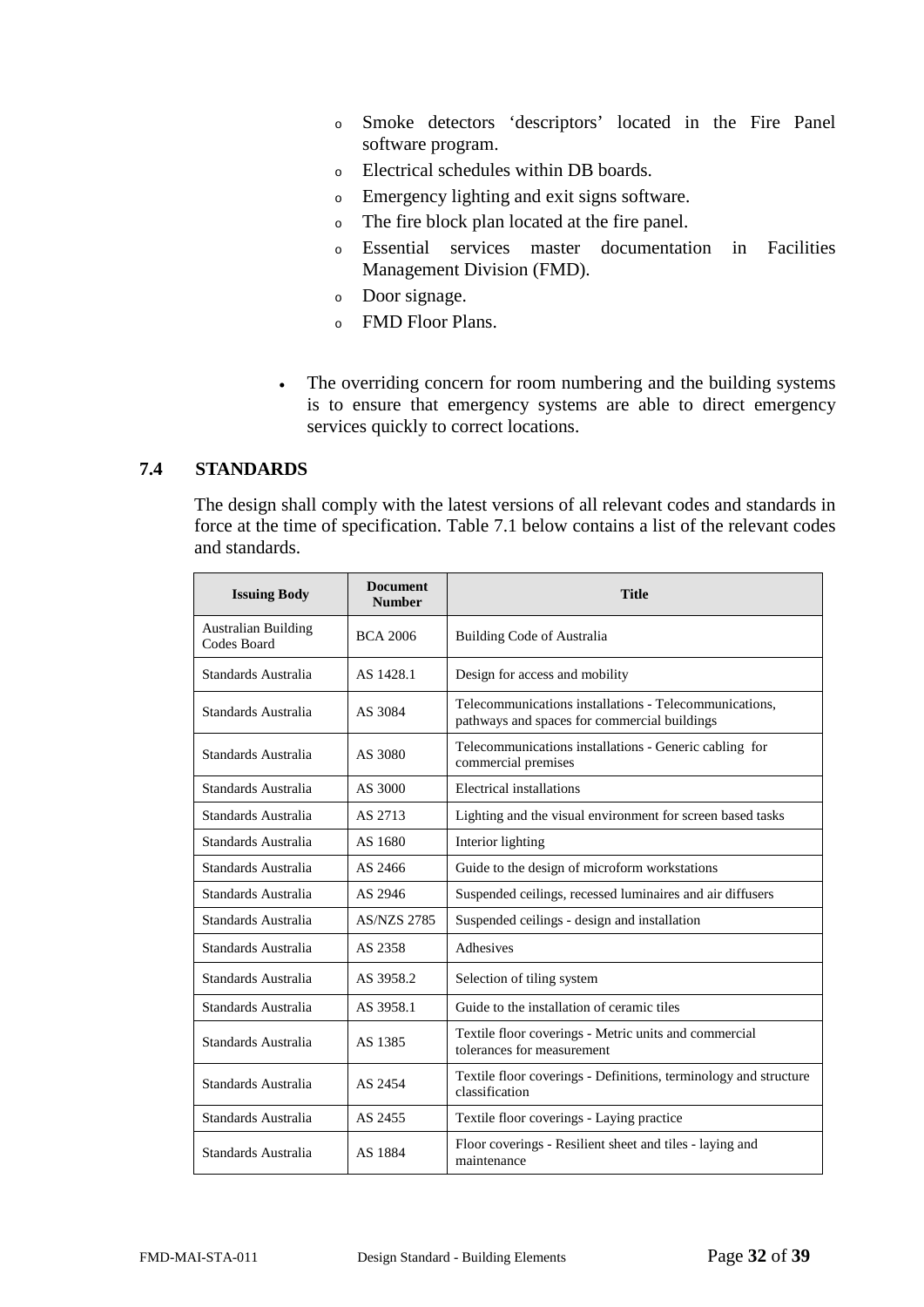| <b>Issuing Body</b> | <b>Document</b><br><b>Number</b> | <b>Title</b>                                                                                                                    |  |
|---------------------|----------------------------------|---------------------------------------------------------------------------------------------------------------------------------|--|
| Standards Australia | AS 1889                          | <b>PVC</b> floor tiles                                                                                                          |  |
| Standards Australia | AS 1889.1                        | Semi rigid floor tiles                                                                                                          |  |
| Standards Australia | AS 1889.2                        | Flexible floor tiles                                                                                                            |  |
| Standards Australia | AS 3553                          | Adhesives for floor and wall applications                                                                                       |  |
| Standards Australia | AS 1170.2                        | Structural design actions – Wind actions                                                                                        |  |
| Standards Australia | AS 3660.1                        | Protection of buildings from subterranean termites                                                                              |  |
| Standards Australia | AS 2048                          | Code of Practice for installation and maintenance of aluminium<br>windows in buildings                                          |  |
| Standards Australia | AS 1905.2                        | Components for the protection of openings in fire resistant<br>walls                                                            |  |
| <b>UOW</b>          | <b>OHS064</b>                    | <b>OH&amp;S</b> Consideration for Design<br>(http://staff.uow.edu.au/workingsafely/design/OHS064-<br>OHS Design Guidelines.pdf) |  |

*Table 7.1 - Codes and Standards*

# <span id="page-32-0"></span>**7.5 SPECIFICATIONS AND TOLERANCES**

The building elements shall be provided with the following:

| <b>Functions</b>                                                  | Requirement     |
|-------------------------------------------------------------------|-----------------|
| Anodising                                                         | $>$ 20 microns  |
| Gutter width                                                      | $> 450$ mm      |
| Gutter depth                                                      | $>150$ mm       |
| Distance of overflow discharge from the face of the building      | $>150$ mm       |
| Ceiling height (excluding service areas, store rooms and toilets) | $> 2,700$ mm    |
| Distance of underside of slab or beams from ceiling               | $>600$ mm       |
| Clearance between bottom of slab or beam and ceiling              | $>400$ mm       |
| Ceiling tile width                                                | $600$ mm        |
| Ceiling tile length                                               | $1,200$ mm      |
| Ceramic tile width – showers and toilet areas                     | $> 50$ mm       |
| Ceramic tile length - showers and toilet areas                    | $> 50$ mm       |
| Plasterboard partitions lining                                    | $13 \text{ mm}$ |
| Steel stud frames                                                 | $>64$ mm        |
| Insulation for partition thickness                                | $>60$ mm        |
| Skirting duct height                                              | 150 mm          |
| Door height                                                       | 2,040 mm        |
| Door width                                                        | 870 mm          |
| Internal door thickness                                           | $>$ 38 $mm$     |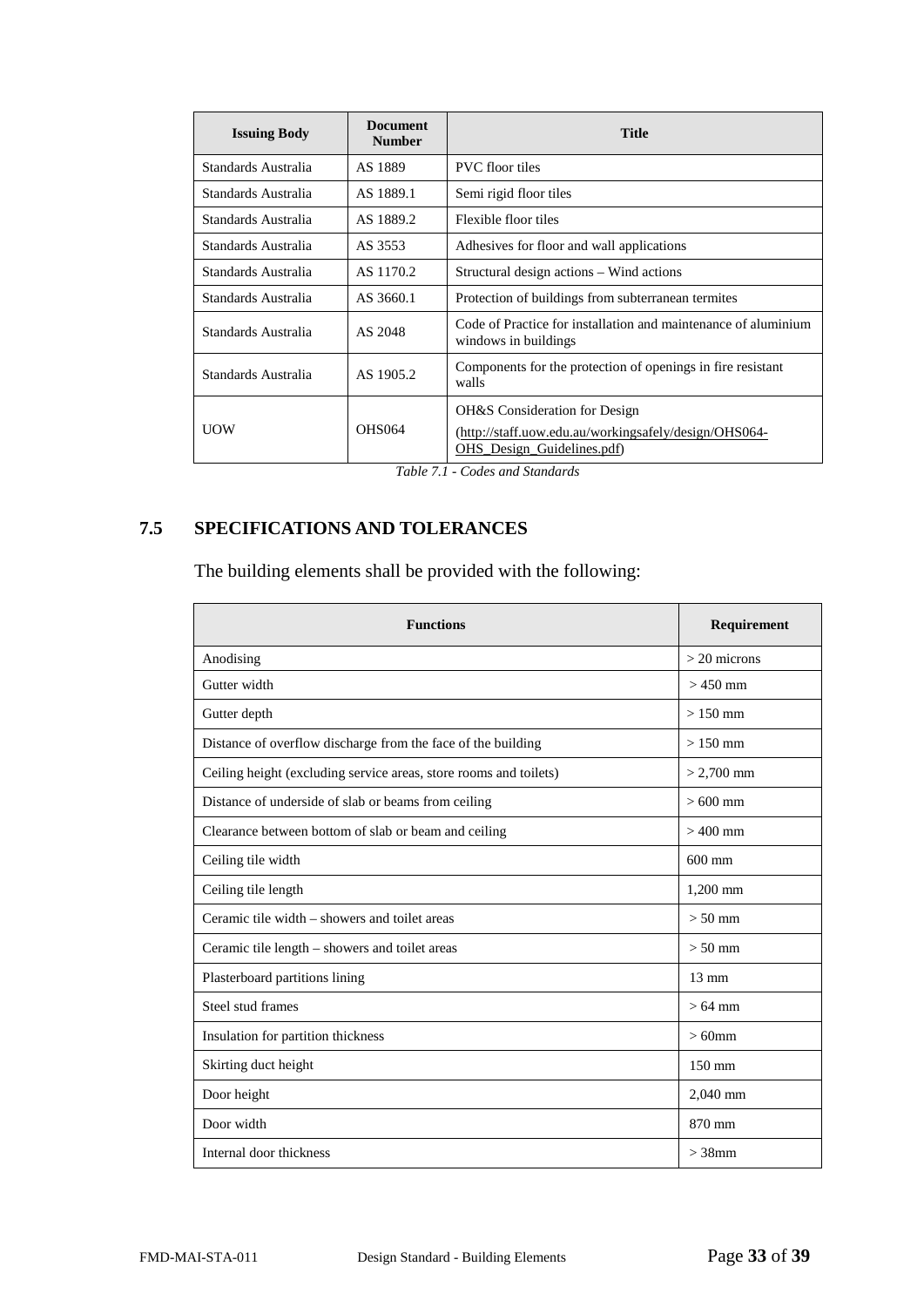| <b>Functions</b>                                                              | Requirement        |
|-------------------------------------------------------------------------------|--------------------|
| Door hinge height                                                             | $100 \text{ mm}$   |
| Door hinge depth                                                              | 75 mm              |
| Fire door viewing panel height                                                | $600 \text{ mm}$   |
| Fire door viewing panel width                                                 | $600$ mm           |
| Viewing panel height in door within high traffic areas                        | 800 mm             |
| Viewing panel width in door within high traffic areas                         | 150 mm             |
| Height of viewing panel from floor in door within high traffic areas          | 1,400 mm           |
| Distance of viewing panel from latch edge of the door with high traffic areas | 175 mm             |
| Door kick plate height from bottom of door                                    | $200$ mm           |
| Door kick plate width                                                         | 870 mm             |
| Door kick plate depth                                                         | $0.9$ mm           |
| Door lock height above the floor                                              | 1,000 mm           |
| Faculty/Admin office pinboard height                                          | 1,000 mm           |
| Faculty/Admin office pinboard width                                           | 1,200 mm           |
| Faculty/Admin office whiteboard height                                        | 1,000 mm           |
| Faculty/Admin office whiteboard width                                         | 1,200 mm           |
| Faculty/Admin office noticeboard height                                       | 410 mm             |
| Faculty/Admin offices noticeboard width                                       | 410 mm             |
| Teaching room pinboard height                                                 | 300 mm             |
| Teaching room pinboard width                                                  | 450 mm             |
| Teaching room pinboard height from floor                                      | 1,500 mm           |
| Seminar room and computer laboratory pinboard height                          | 1,000 mm           |
| Seminar room and computer laboratory pinboard width                           | 1,200 mm           |
| Seminar room and computer laboratory whiteboard height                        | 1,000 mm           |
| Seminar room and computer laboratory whiteboard width                         | Full width of wall |
| Common room pinboard height                                                   | 1,000 mm           |
| Common room pinboard width                                                    | 1,200 mm           |
| Lift lobby pinboard height                                                    | 1,000 mm           |
| Lift lobby pinboard width                                                     | 1,200 mm           |
| Lift lobby lockable notice board height                                       | 1,000 mm           |
| Lift lobbies lockable notice board width                                      | $> 3,000$ mm       |
| Coat hook height above the floor                                              | 1,800 mm           |

*Table 7.2 - Minimum Performance Standards*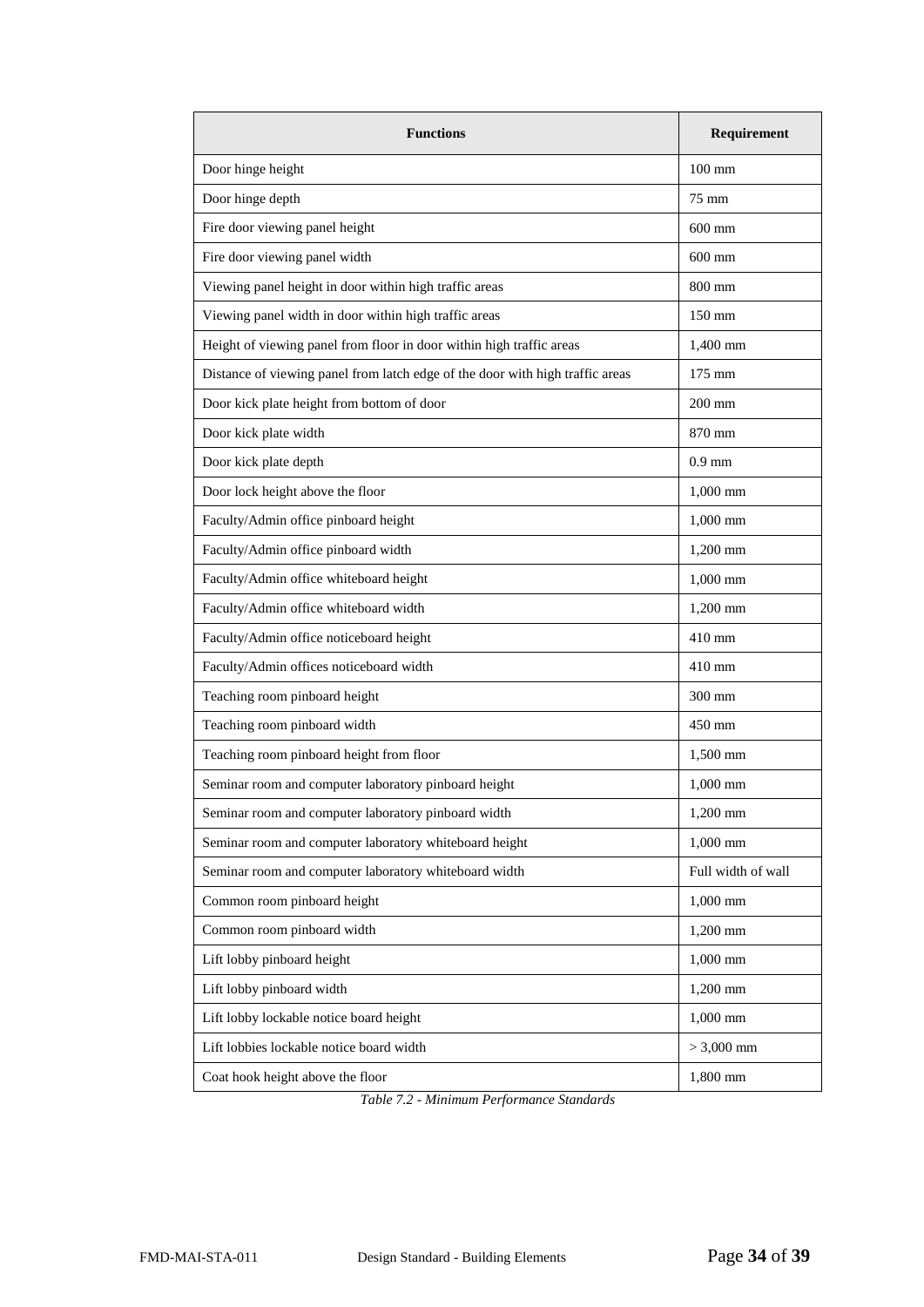# <span id="page-34-0"></span>**7.6 EQUIPMENT**

The following are considered appropriate building elements:

# <span id="page-34-1"></span>**7.6.1 External Walls and Windows**

| Equipment             | <b>Type</b>                               | <b>Manufacturer</b> | Model        |
|-----------------------|-------------------------------------------|---------------------|--------------|
| Window System         | 65mm High Performance Sliding<br>Window   | Lidco               | 421 System   |
| Window System         | 50mm Perimeter Top-hung Awning<br>Window  | Lidco               | 911 System   |
| Window Lock           | Multi Bolt Keyed Window Lock              | Lockwood            | Lockwood 880 |
| <b>Window Catches</b> | <b>Window Catches</b>                     | Alucatch            | Various      |
| Lockable Chain Winder | Lockable Chain Winder<br>(folding handle) | Whitco              | MK8          |

*Table 7.3 – External Walls and Windows*

# <span id="page-34-2"></span>**7.6.2 Roofing**

| Equipment                   | <b>Type</b>                 | <b>Manufacturer</b>    | Model                   |
|-----------------------------|-----------------------------|------------------------|-------------------------|
| Guttering                   | <b>Eaves Gutter</b>         | <b>ACE Gutters</b>     | Half Round<br>Gutter    |
| Downpipes                   | Round                       | BlueScopeSteel         | Lysaght<br>Downpipes    |
| Leaf Guard                  | Leaf Guard                  | Easy Flow              | Easy Flow Leaf<br>Gaurd |
| <b>Overflow Relief Pops</b> | <b>Overflow Relief Pops</b> | Stratco                | <b>Custom Made</b>      |
| <b>Roof Flashings</b>       | Soaker Flashing             | <b>Stratco</b>         | Various                 |
| Roof Flashings              | Roof Flashings              | <b>BlueScope Steel</b> | Various                 |
| <b>Fall Protection</b>      | <b>Roof Fittings</b>        | <b>SALA</b>            | Various                 |
| Eave Soffit Linings         | Pre-finished                | Colorbond              | Various                 |

*Table 7.4 – Roofing*

# <span id="page-34-3"></span>**7.6.3 Ceiling and Ceiling Finishes**

| Equipment             | <b>Type</b>                                     | <b>Manufacturer</b>    | Model            |
|-----------------------|-------------------------------------------------|------------------------|------------------|
| Tiles - Plasterboard  | 1200 x 600mm pre-painted plasterboard<br>panels | Gyprock                | Freshtone        |
| <b>Soffit Linings</b> | Mini-corrugated profile.                        | <b>BlueScope Steel</b> | Lysaght Mini Orb |
| Ceiling Tiles         | Mineral fibre $-$ Dry area use                  | Armstrong              | <b>RH90</b>      |
| Ceiling Tiles         | Wet area use                                    | Freshtone              | Gyprock          |

*Table 7.5 – Ceiling and Ceiling Finishes*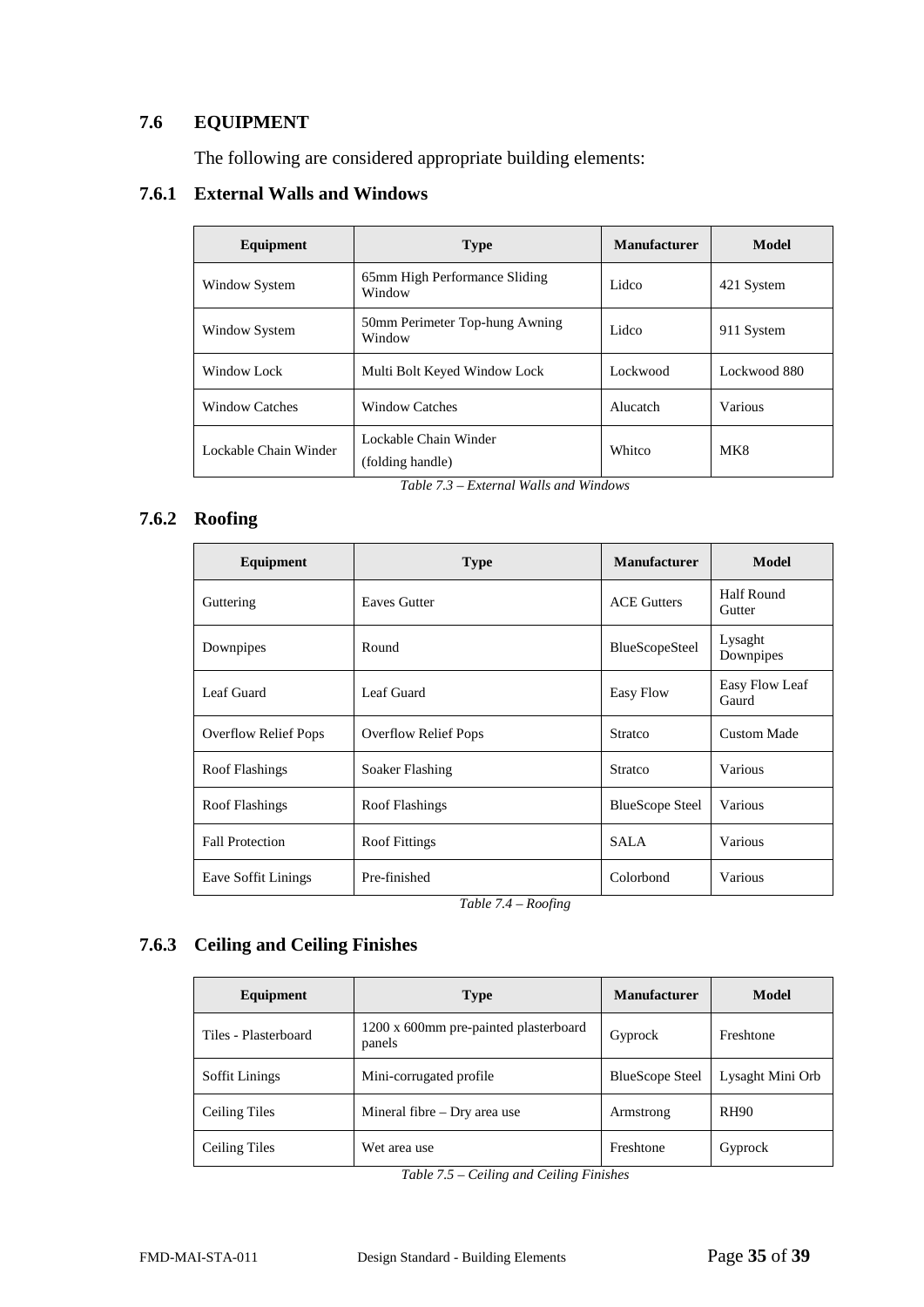# <span id="page-35-0"></span>**7.6.4 Floor and Floor Finishes**

| Equipment            | <b>Type</b>                 | <b>Manufacturer</b> | Model   |
|----------------------|-----------------------------|---------------------|---------|
| Carpet               | <b>Modular Carpet Tiles</b> | Interface           | Various |
| Sheet Vinyl          | 2mm Vinyl Sheet             | Armstrong           | Nylex   |
| <b>Tiles</b>         | Ceramic                     | Amber               | Various |
| Door Mats            | For recessed areas          | Various             | Various |
| <b>Access Floors</b> | Raised floor                | Unistrut            | Various |

*Table 7.6 – Floor and Flooring Finishes*

# <span id="page-35-1"></span>**7.6.5 Internal Walls, Partitions and Finishes**

| Equipment       | <b>Type</b>                     | <b>Manufacturer</b> | Model                    |
|-----------------|---------------------------------|---------------------|--------------------------|
| Linings         | 6mm Villaboard Lining           | James Hardie        | Various                  |
| Linings         | 13mm Plasterboard Lining        | Boral               | <b>Standard Core</b>     |
| Linings         | 13mm Plasterboard Lining        | <b>B</b> oral       | Wet Area<br>Plasterboard |
| Linings         | 13mm Plasterboard Lining        | Boral               | FireSTOP                 |
| Linings         | 13mm Plasterboard Lining        | Boral               | Wet Area<br>FireSTOP     |
| Linings         | 13mm Plasterboard Lining        | Boral               | SoundSTOP                |
| <b>Skirting</b> | Black vinyl skirting 150mm high | Armstrong           | Various                  |
| <b>Tiles</b>    | Ceramic                         | Amber               | Various                  |

*Table 7.7 – Internal Walls, Partitions and Finishes*

# <span id="page-35-2"></span>**7.6.6 Doors, Hardware and Locks**

| Equipment             | <b>Type</b>                            | <b>Manufacturer</b>        | Model         |
|-----------------------|----------------------------------------|----------------------------|---------------|
| Internal Door         | <b>Timber Doors</b>                    | Corinthian<br><b>Doors</b> | <b>PMADIN</b> |
| Fire Door             | Fire Door                              | Corinthian<br><b>Doors</b> | <b>FRDP</b>   |
| Mortice Lock          | <b>Short Backset Mortice lock</b>      | Lockwood                   | 3582          |
| Mortice Lock          | <b>Standard Backset Mortice Lock</b>   | Lockwood                   | 3572          |
| Electric Mortice Lock | Standard Backset Electric Mortice Lock | Lockwood                   | 3570          |
| Door Furniture        | Brass Door Furniture (Timber)          | Lockwood                   | 2800 Series   |
| Door Hardware         | Door Hardware                          | <b>EFCO</b>                | Various       |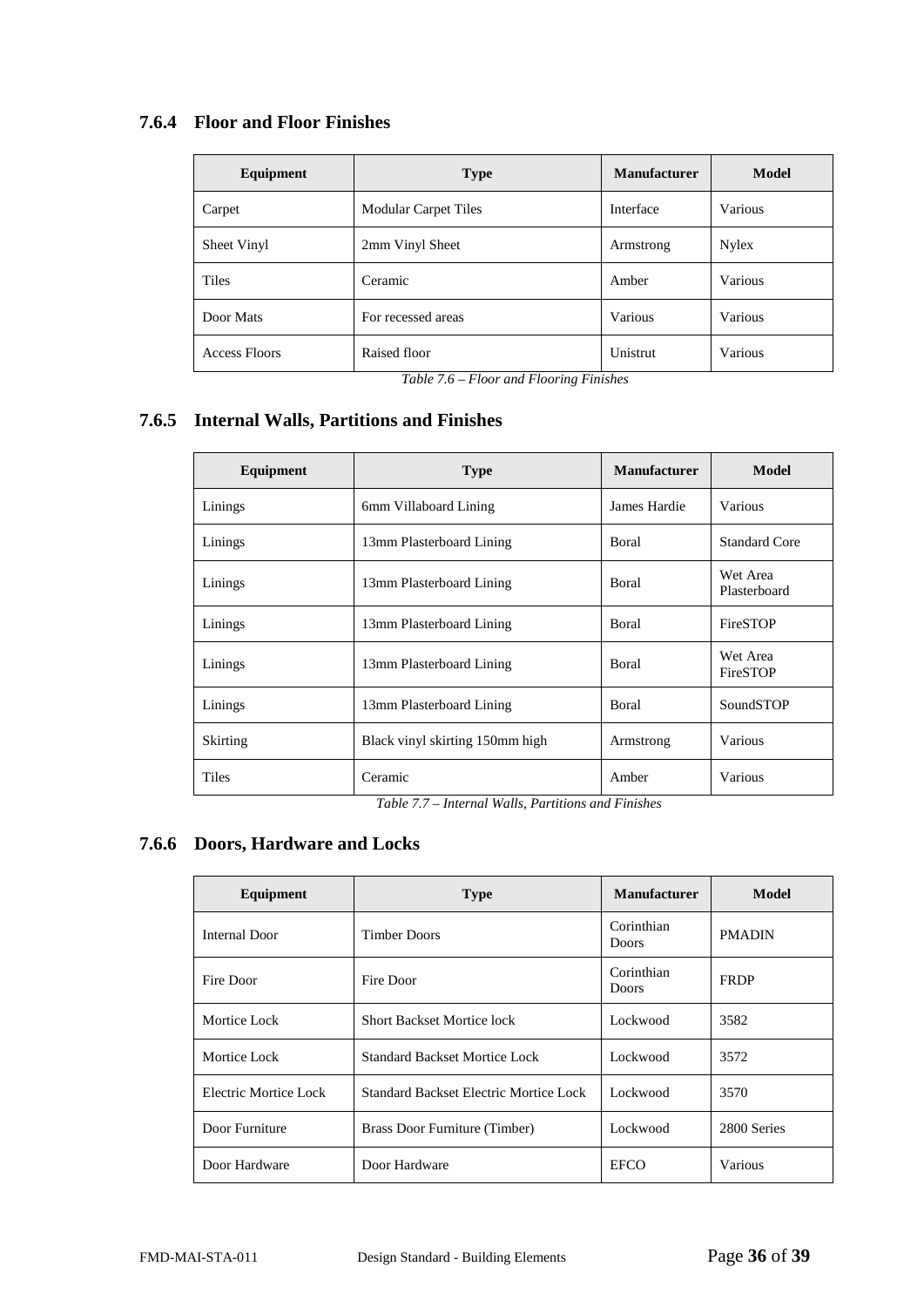| Equipment                       | <b>Type</b>                                                                                                                                                                            | <b>Manufacturer</b> | <b>Model</b>                       |
|---------------------------------|----------------------------------------------------------------------------------------------------------------------------------------------------------------------------------------|---------------------|------------------------------------|
| Door Closers                    | Easy-Action Door Closer                                                                                                                                                                | Dorma               | <b>TS 83</b>                       |
| Door Closers                    | Easy-Action Door Closer                                                                                                                                                                | Dorma               | <b>TS 73V</b>                      |
| Hinges                          | Commercial Grade Stainless Steel Hinge                                                                                                                                                 | AuStyle             | 45107                              |
| Digital Keypads<br>(Mechanical) | Key Override                                                                                                                                                                           | Lockwood *          | 3572DKLK6SC<br>3572DKRK6SC         |
| Digital Keypads<br>(Mechanical) | Key Override                                                                                                                                                                           | Borg **             | Digital Ritefit<br>Digital Lock SC |
| Electric Mortice Lock           | <b>Short Backset Electric Mortice Lock</b>                                                                                                                                             | Lockwood            | 3580 Series                        |
| Door Furniture                  | <b>Brass Door Furniture Aluminium</b><br>$T_{\rm eff}$ , $T_{\rm eff}$ , $T_{\rm eff}$ , $T_{\rm eff}$ , $T_{\rm eff}$ , $T_{\rm eff}$ , $T_{\rm eff}$ , $T_{\rm eff}$ , $T_{\rm eff}$ | Lockwood            | 5800 Series                        |

*Table 7.8 – Doors, Hardware and Locks*

**Note:** \* When removed doors must be repaired.  **\*\*** Retrofit to existing holes.

# <span id="page-36-0"></span>**7.6.7 Furniture and Fittings**

| Equipment                                                     | <b>Type</b>                                  | <b>Manufacturer</b> | <b>Model</b>  |
|---------------------------------------------------------------|----------------------------------------------|---------------------|---------------|
| Pinboard                                                      | Krommenie boards<br>(1200mm x 900mm)         | Vista               | <b>VKB209</b> |
| Whiteboard                                                    | Porcelain whiteboards and<br>aluminium frame | Various             | Various       |
| Lockable Glass Cabinet                                        | <b>Melamine Cabinet</b>                      | White               | Various       |
| Noticeboard                                                   | Lockable Aluminium Frame<br>Noticeboard      | Comprador           | Various       |
| <b>Book Shelf</b>                                             | White Melamine Book Shelf                    | Various             | Various       |
| *Paper Towel Dispenser<br>(high volume amenities)             | Hand Towel Roll H1 White                     | Tork                | 551000        |
| *Paper Towel Dispenser<br>(low volume amenities)              | Hand Towel Interfold H2 White                | Tork                | 552030        |
| Bin (wall hung)                                               | 50 Litre B1 White                            | <b>Tork</b>         | 563000        |
| * Soap Dispenser                                              | Proline 1 Litre Cartridge<br>Dispenser r     | Deb                 | 2127          |
| * Toilet Roll Holder (high<br>volume toilets)                 | Toilet Paper Jumbo Roll T1                   | Tork                | 554030        |
| Toilet Roll Holder (low volume<br>toilets)                    | Toilet Paper Roll Twin T4                    | Tork                | 557000        |
| Toilet Roll Holder (disabled<br>cubicle)                      | Dual Roll Controlled Delivery                | <b>Bradley</b>      | 5224          |
| Hand Driers in male/female<br>amenities in locations adjacent | Jet Towel Electric Hand Drier                | Mitsubishi          | JT-SB216JSH-W |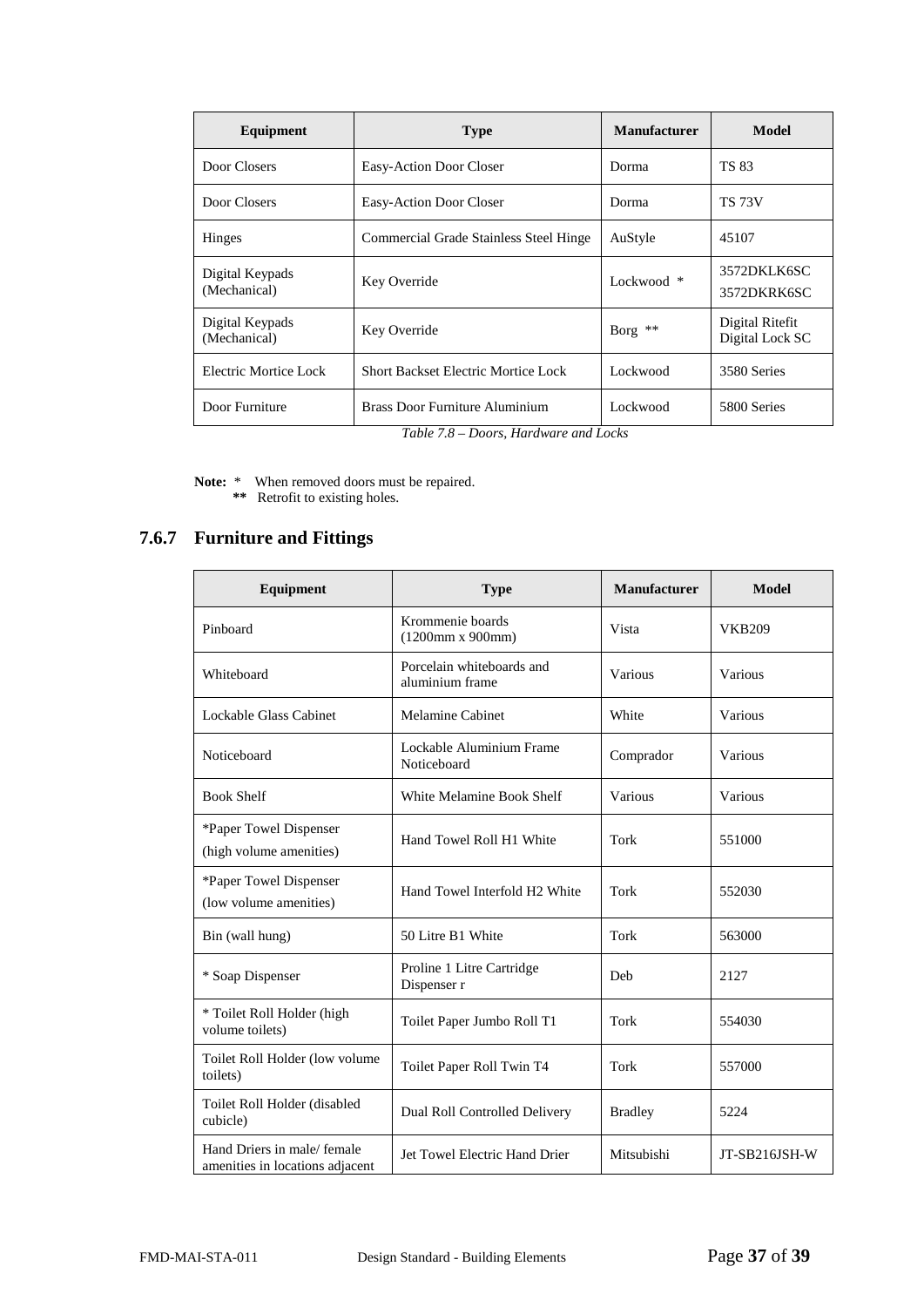| Equipment                                                  | <b>Type</b>                                                                                                                                                                                                                                               | <b>Manufacturer</b>        | Model       |
|------------------------------------------------------------|-----------------------------------------------------------------------------------------------------------------------------------------------------------------------------------------------------------------------------------------------------------|----------------------------|-------------|
| to teaching venues/offices                                 |                                                                                                                                                                                                                                                           |                            |             |
| Hand Driers in male/female<br>amenities in other locations | Electric Hand Drier                                                                                                                                                                                                                                       | Dyson                      |             |
| Hand Driers in Unisex<br>accessible amenities              | Electric Hand Drier                                                                                                                                                                                                                                       | <b>Bobrick</b><br>TrimLine | B7128       |
| Chilled Water Drinking<br>Fountains                        | In-built recessed cooler                                                                                                                                                                                                                                  | Aqua Cooler                | <b>IBWR</b> |
| Coat Hook                                                  | Chrome plated coat hook                                                                                                                                                                                                                                   | Various                    | Various     |
| Continous boiling hot water                                | Instant boiling                                                                                                                                                                                                                                           | Zip                        | Various     |
| Seating                                                    | Fixed seating table arms<br>$T_2$ $I_2$ $I_3$ $I_4$ $I_5$ $I_6$ $I_7$ $I_7$ $I_8$ $I_7$ $I_8$ $I_9$ $I_9$ $I_9$ $I_9$ $I_9$ $I_9$ $I_9$ $I_9$ $I_9$ $I_9$ $I_9$ $I_9$ $I_9$ $I_9$ $I_9$ $I_9$ $I_9$ $I_9$ $I_9$ $I_9$ $I_9$ $I_9$ $I_9$ $I_9$ $I_9$ $I_9$ | Camatic                    | Various     |

*Table 7.9 – Furniture and Fittings*

\* On request can be supplied by UOW Cleaning Department (2 weeks' notice)

# <span id="page-37-0"></span>**7.7 WARRANTY**

The designer shall ensure that all components are supplied with the following minimum warranty periods:

| <b>System/Equipment</b>    | <b>Warranty Period</b> |
|----------------------------|------------------------|
| Substructure               | 15 Years               |
| Walls                      | 15 Years               |
| Windows                    | 3 Years                |
| Roofing                    | 15 Years               |
| Ceiling Tiles              | 5 Years                |
| Carpet                     | 5 Years                |
| Vinyl Floor Coverings      | 5 Years                |
| Ceramic Tiled Floors/Walls | 5 Years                |
| <b>Paint Finishes</b>      | 3 Years                |
| Doors                      | 2 Years                |
| Locks                      | 2 Years                |
| Furniture                  | 12 Months              |
| Fittings                   | 2 Years                |

*Table 7.10 - Warranty Periods*